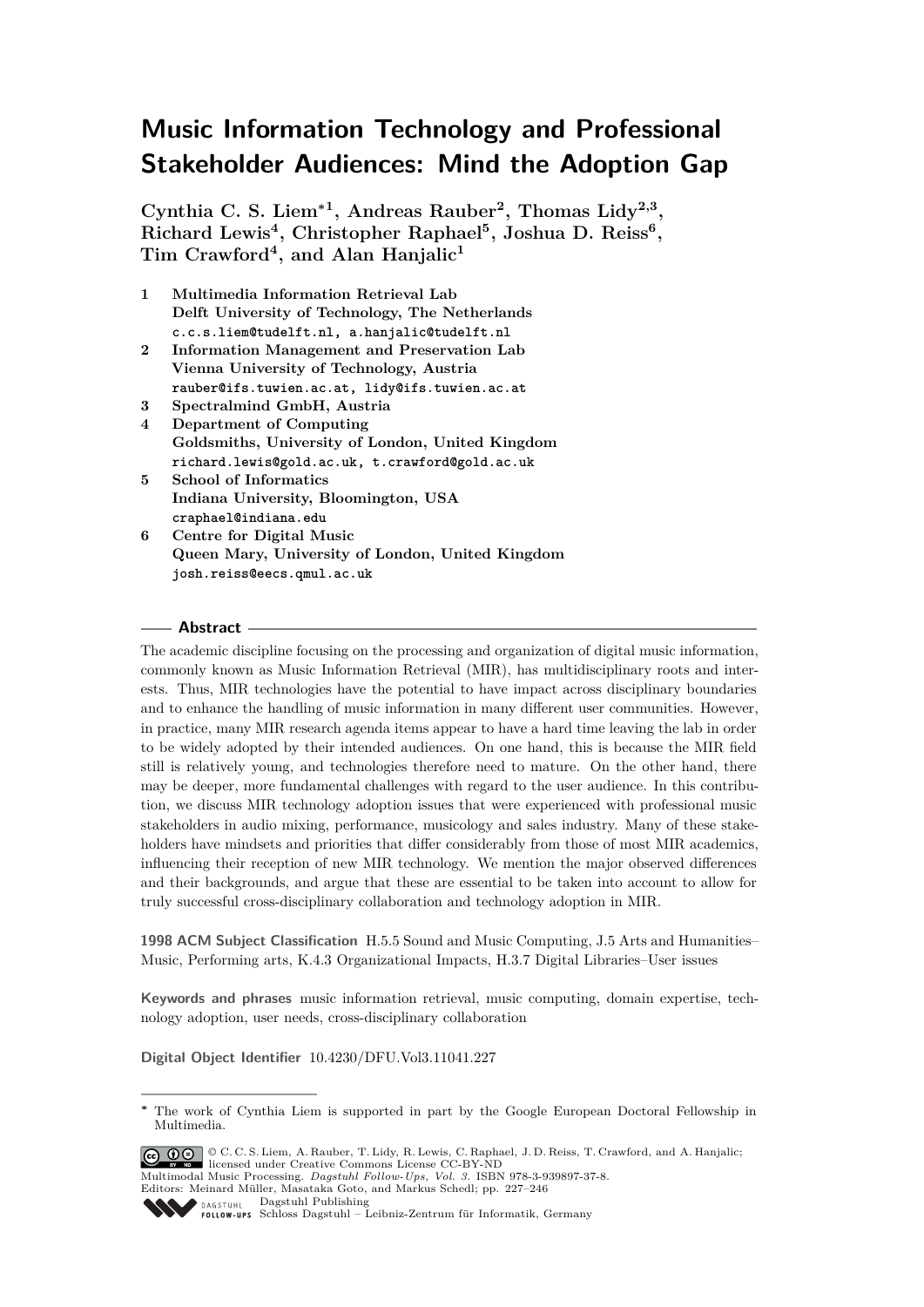# **1 Introduction**

In the current digital era, technology has become increasingly influential in society and everyday life. This has led to considerable developments in techniques to process and organize digital information in many modalities, including sound. For the field of music, advancements have largely been geared towards two global goals: opening up new creative possibilities for artistic expression, and increasing (or maintaining) the accessibility and retrievability of music within potentially large data universes. Both of these goals additionally require attention for interaction opportunities, and may involve more modalities than mere sound. The academic field of research into these goals is typically characterized as *Music Information Retrieval* (MIR). This name was derived from *Information Retrieval*: a subdiscipline of computer science with applications in information (or library) sciences, employing established statistical techniques as a core component of its discourse, and most strongly focusing on textual data. Since a substantial amount of work in MIR actually does not actively deal with retrieval, the field has alternatively been called *Music Information Research*, retaining the same acronym.

The largest MIR success story so far may have been in audio fingerprinting (e.g. [\[27\]](#page-18-0)), which is widely adopted in today's consumer devices<sup>1</sup>. Academic MIR research also unexpectedly found its way to a large audience through the Vocaloid<sup>2</sup> voice synthesis software, jointly developed by Yahama Corporation and the Pompeu Fabra university in Barcelona. Not long after the release of a voice package for a fictional character called 'Hatsune Miku', the character unexpectedly went viral in Japan, and now is also well-known to the Western audience because of her holographic concert performances, and her voicing of several Internet memes. Finally, through its API, the Echo  $Nest<sup>3</sup>$  powers multiple music-related applications that are reaching a broad audience.

However, for the rest, many of the academic MIR research agenda items apparently have a hard time leaving the lab to be successfully adopted in real systems used by real users. One can wonder if this is because the research field is too young, or if other factors are playing a role.

In business terminology, technological innovation can either be caused by *technology push*, in which new technology is internally conceived and developed to subsequently be 'pushed' into the market (while the market may not have identified an explicit need for it), or *market pull*, in which the research and development agenda is established because of an existing market demand. Initially, it may seem that the MIR research agenda is strongly driven by a pull: people need technology to keep overseeing the music information sources that they have access to, thus calling for fundamental and applied research advancements on this topic. But if this really would be the case, one would expect a much more eager adoption process, and a higher involvement of users and other stakeholders throughout the research process than encountered in daily practice.

When presenting envisioned new technology, and discussing their success potential with our academic peers, we typically assume that *some user already decided to adopt it*. In such a case, if user aspects are discussed (as e.g. is done in this Follow-Ups volume in [\[24\]](#page-18-1)), they will mainly concern strategies to optimize effective usage of the technology, giving the user a

<sup>1</sup> It is not uncommon for an enthusiastic MIR researcher, trying to explain his research interests to a novice audience, to at one point get the question 'if he does something similar to Shazam', followed by a smartphone demonstration by the question-asker!

 $2$  <http://www.vocaloid.com>, accessed March 11, 2012.

 $3$  <http://the.echonest.com>, accessed March 11, 2012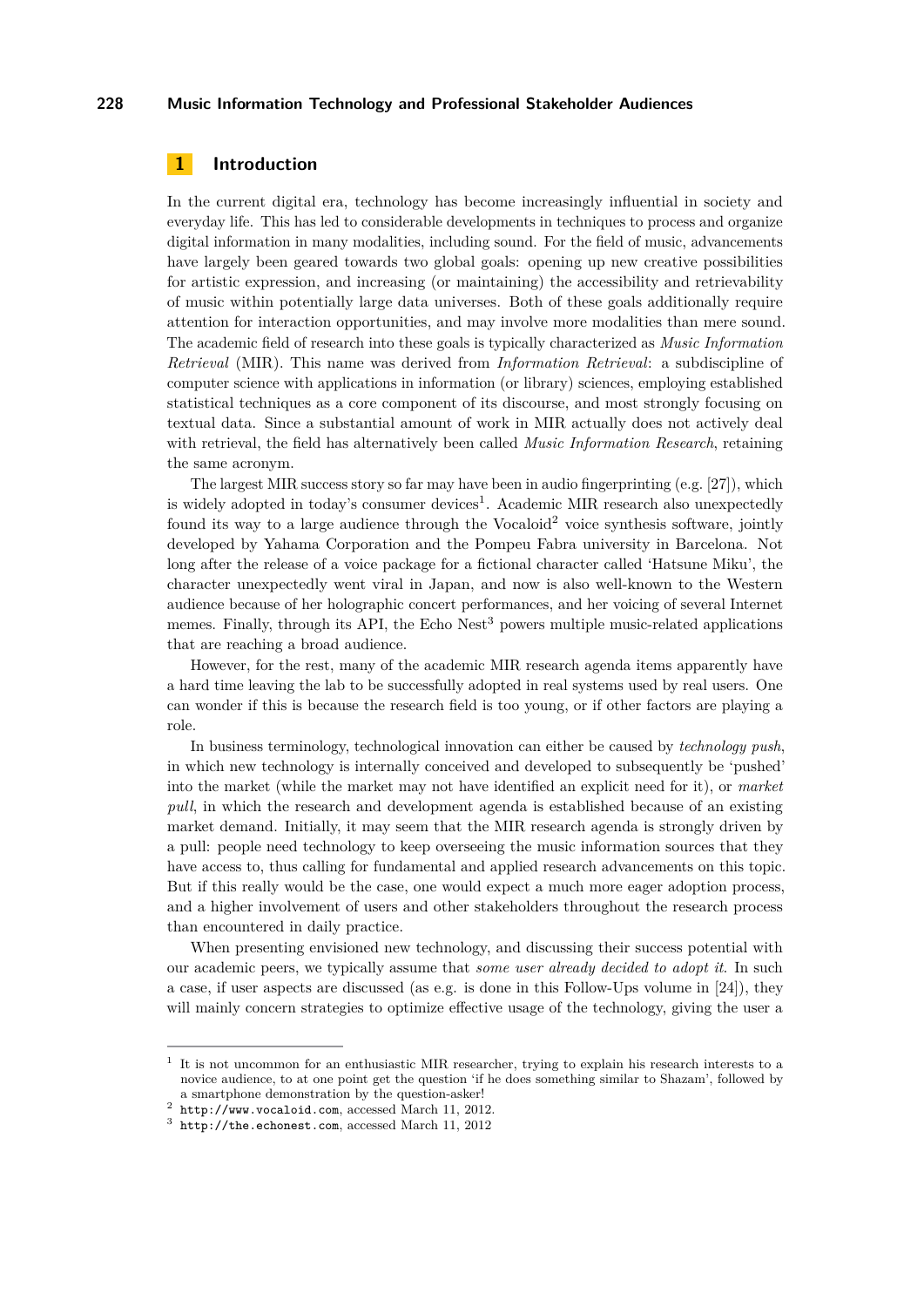satisfying experience of it. The question *why* a user would want to adopt the technology in the first place is much less addressed and discussed at academic venues on MIR and related engineering disciplines; if it is, it is the realm of library science experts<sup>4</sup>, not of engineers.

Of course, not every MIR research project has the urgence to immediately culminate into a monetized end-user system. Nonetheless, the MIR researcher will frequently have some prototypical beneficiary in mind. In several cases, this prototypical beneficiary professionally works with music (e.g. as a music sales person, producer, sound engineer, performing musician or musicologist), and the researcher will consider his MIR technology to be a novel and important enhancement to the daily practice of this music professional. However, it should be stressed that these envisioned professional music adopters do not typically come from the same backgrounds and mindsets as the academics who conceived the technology, and may actually not at all share the expectations of the academics regarding their work. Thus, involving this envisioned user, or even seeking fruitful academic collaboration with representatives of these user audiences, can prove to be much harder than expected.

Many authors of this chapter have shared backgrounds in both music information technology and professional music communities, or have worked closely with the latter. In this, it frequently was found that the successful embracement and adoption of new music technology by these communities cannot be considered an obvious, natural phenomenon that can immediately be taken for granted. In this contribution, we will share our experiences with this.

We will start by giving two concrete examples of systems that were created with a professional audience in mind, but received mixed responses. First of all, in Section [2,](#page-2-0) the reception of an intelligent audio mixing system is described. Section [3](#page-4-0) will subsequently describe a case study on the *Music Plus One* musical accompaniment system, and discuss prevalent lines of thought in classical musicianship.

The subsequent sections will deal with broader cross-disciplinary adoption and collaboration issues. For quite some time, MIR researchers have looked with interest to musicologists as a potential user audience. However, the amount of interest does not appear to be reciprocated, and Section [4](#page-6-0) will elaborate on this, elucidating how current musicological interests are different from the common assumptions in MIR. Finally, a very different, but important category of professional users and collaboration partners is formed by stakeholders and representatives in the music industry. Section [5](#page-10-0) will discuss current thinking and priorities for this audience, as voiced during the recent CHORUS+ *Think-Tank on the Future of Music Search, Access and Consumption*.

Our contribution will be concluded with a discussion in Section [6,](#page-15-0) in which common adoption issues will be summarized and recommendations are given to overcome them.

# <span id="page-2-0"></span>**2 Audio Mixing**

As a first example of how music technology was not received or adapted as expected by professionals, and a strong illustration of how sensitive the intended user can be, we will discuss the unexpected reception of an automated mixing system.

<sup>4</sup> The library science field originally introduced the concept of *information needs*, a subject of study intended to justify or enhance the service provided by information institutions to their users. It includes topics such as information seeking behavior.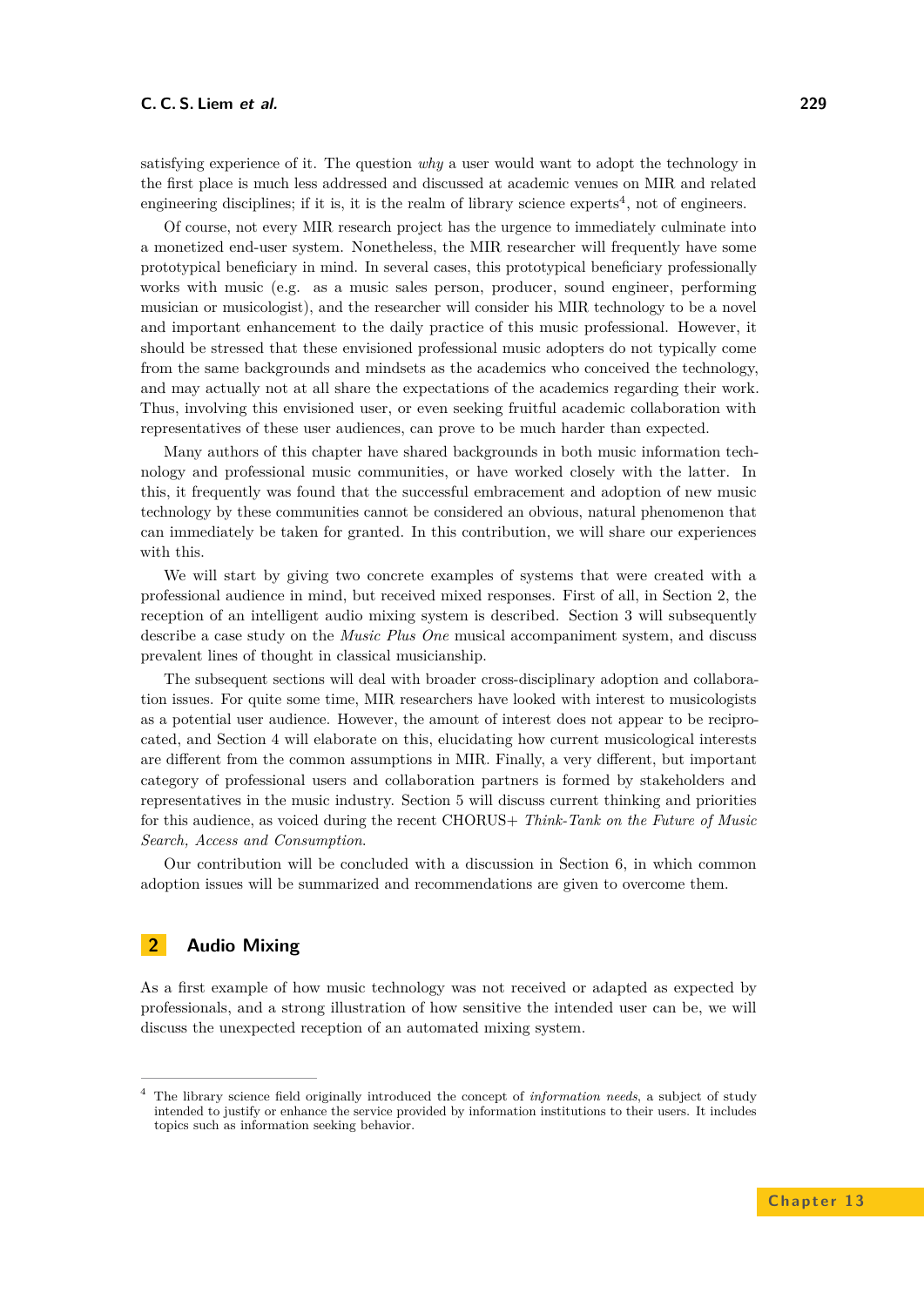# **2.1 "Is this a joke?"**

In the automatic mixing work of Enrique Perez Gonzalez and Joshua D. Reiss [\[19,](#page-18-2) [20,](#page-18-3) [21\]](#page-18-4), intelligent systems were created that reproduce the mixing decisions of a skilled audio engineer with minimal or no human interaction. When the work was described in *New Scientist*, the response included outraged, vitriolic comments from professionals. Comments from well-known, established record producers included statements such as "Tremendously disappointed that you even thought this rubbish worth printing," "Is this a joke? Do these people know anything about handling sound," and "Ridiculous Waste Of Time And Research  $Budget<sup>5</sup>$ ."

This reaction was surprising, since leaders in the field had previously expressed a desire and need for such research. For example, his editorial for the *Sound on Sound* magazine of October 2008 [\[28\]](#page-18-5), Paul White had stated that "there's no reason why a band recording using reasonably conventional instrumentation should not be EQed and balanced automatically by advanced DAW software." Similarly, James Moorer [\[18\]](#page-18-6) introduced the concept of an Intelligent Assistant, incorporating psychoacoustic models of loudness and audibility, to "take over the mundane aspects of music production, leaving the creative side to the professionals, where it belongs."

# **2.2 Differing Reactions Between User Groups**

The hostility from practicing sound engineers and record producers may be due to several causes: a misunderstanding of the research, job insecurity due to fear of replacement by software, or simply a rejection of (and sense of insult from) the idea that some of their skills may be accomplished by intelligent systems. Of these causes, misunderstanding is quite plausible, despite the fact that the original article pointed out that the automatic mixing tools are "not intended to replace sound engineers. Instead, it should allow them to concentrate on more creative tasks." Other comments indeed revealed job insecurity: "I'm terrified because eventually this will work almost as good as someone who is "OK" and the cost savings will make it a necessity to most venue owners<sup>6</sup>." However, rejection of the idea that the technical skills of sound engineers and record producers might be automated is ironic, since music production already relies on a large number of tools that automate or simplify aspects of sound engineering, including acoustic feedback elimination, vocal riders and autotune.

Most interestingly, this negative reaction was not shared by musicians and hobbyists. One person's comments summed up the debate that occurred on many discussion forums: "I like this idea as a MUSICIAN, but not so much as a mixer. I've had so many shows I've played ruined by really bad sound mixers and seen so many shows that were ruined by a bad sound mix, that I welcome the idea<sup>7</sup>." Thus, it seems that people are comfortable with the idea of intelligent tools to address various aspects of music production and informatics, as long as those tools do not impact directly on their own.

Yet this attitude may be changed by providing the practitioners with demonstrations whereby they can experience first hand the effectiveness of new approaches. After a talk

<sup>5</sup> This can for instance be seen on [http://www.mpg.org.uk/members/114/blog\\_posts/190](http://www.mpg.org.uk/members/114/blog_posts/190) and [http://www.newscientist.com/article/dn18440-aural-perfection-without-the-sound](http://www.newscientist.com/article/dn18440-aural-perfection-without-the-sound-engineer.html)[engineer.html](http://www.newscientist.com/article/dn18440-aural-perfection-without-the-sound-engineer.html), accessed March 11, 2012.

<sup>6</sup> <http://thewombforums.com/showthread.php?t=14051>, accessed March 11, 2012.

<sup>7</sup> [http://www.gearslutz.com/board/so-much-gear-so-little-time/475252-software-company](http://www.gearslutz.com/board/so-much-gear-so-little-time/475252-software-company-begins-develop-program-replace-engineers-3.html)[begins-develop-program-replace-engineers-3.html](http://www.gearslutz.com/board/so-much-gear-so-little-time/475252-software-company-begins-develop-program-replace-engineers-3.html), accessed March 11, 2012.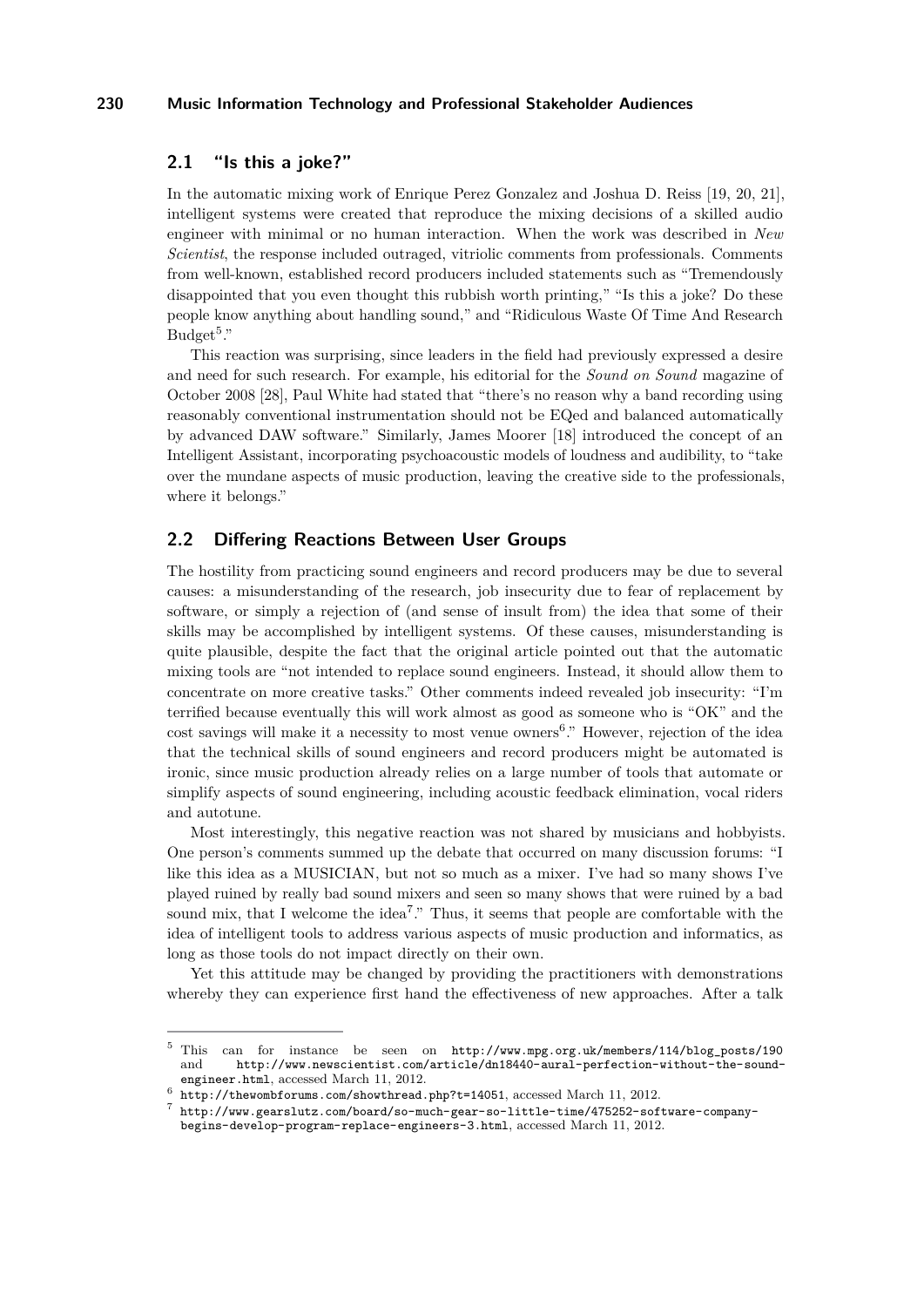where audio examples of the automatic mixing research was presented, one professional audio engineer wrote "the power of automated mixing was effectively demonstrated – the result was perfectly reasonable for a monitor mix and, as the algorithms are perfected, the results will certainly improve further<sup>8</sup>."

# <span id="page-4-0"></span>**3 Performing Musicianship**

While the automated mixing system in the previous section was received well by musicians, a system that more closely approached music practice in a classical music setting has received varied responses by the intended user audience. In this section, experiences with the *Music Plus One* musical accompaniment system are described, with additional background information on classical music aesthetics that may (partially) explain the encountered reactions.

# **3.1 Experiments with the Music Plus One System**

For the last seven years, regular experiments have been performed with the *Music Plus One* musical accompaniment system, (a.k.a. the *Informatics Philharmonic*) [\[22,](#page-18-7) [23\]](#page-18-8), with students and faculty in the Jacobs School of Music at Indiana University. The program accompanies a musical soloist in a classical music setting with a flexible orchestral accompaniment that follows the live player and learns to do so better with practice. On the website of the system<sup>9</sup>, the program can be seen in action. However, these videos only provide an 'external' view of the experience. The most important view of the experience is the soloist's: only the program's 'driver' will know how it responds, and how it manages to achieve the most high-level goal of allowing the soloist to become immersed in music making.

At this point, the author of the *Music Plus One* system has worked with over a hundred different soloists, including elementary school children, high school students, college players at all levels, as well as faculty. Most of the players are instrumentalists, with an emphasis on the strings, but also including wind and brass players. This group is not a cross-section of the classical music world, but rather represents an unusually dedicated and talented lot. For the most part, it is easy to convince young players to try out the computer as a musical partner. Most college level musicians also find the initial description of the experience appealing and are easily persuaded to bring their instruments to a rehearsal with the program. Before starting the experiments, it is first explained how the computer differs from a human musical partner — the program's desire to follow the soloist might almost seem compulsive to a human musican, while it lacks a well-defined musical agenda of its own. Thus, the musicians are encouraged to be assertive and *lead* the performance; otherwise no one will.

Within a minute of playing it is usually possible to see how a musician will relate to the system. Some musicians never seem to take charge of the performance, mostly following the ensemble without asserting a strong musical agenda. However, most players immediately get the idea of leading the performance and are able to control the program simply by demonstrating their desired interpretation. While this inclination to lead is certainly correlated with the player's age, it has been interesting to observe how weak this association is. It is common both to have a talented 12-year old immediately getting the idea, while an occasional college player may never really catch on.

 $^8$  <http://www.aes-uk.org/past-meeting-reports/intelligent-audio-editing-technologies/>, accessed March 11, 2012.

 $^9$  [http://musicplusplus.net/info\\_phil\\_2011](http://musicplusplus.net/info_phil_2011), accessed March 11, 2012.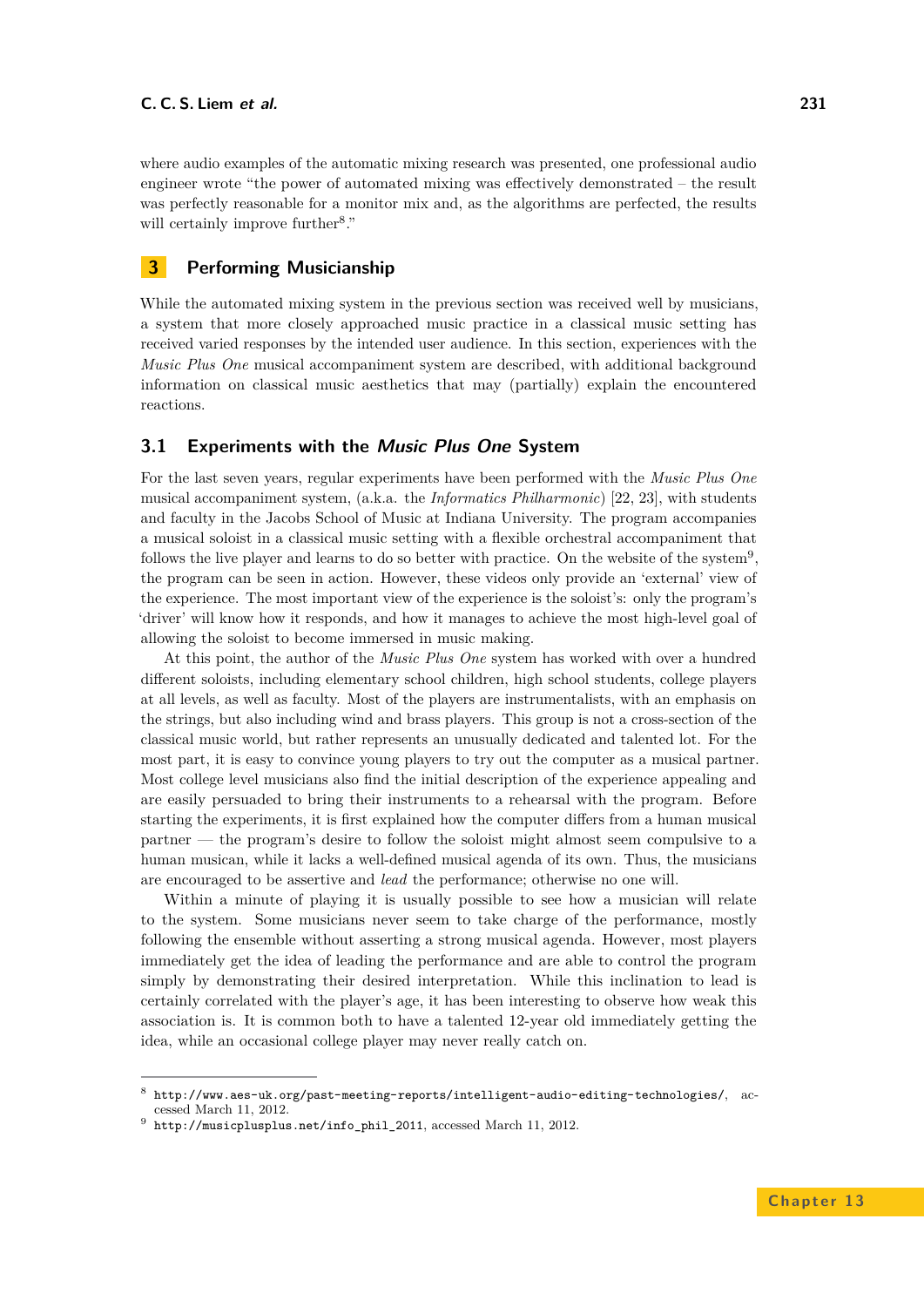# **3.2 Verbal and Non-Verbal Reception Feedback**

What do musicians think of this program? While no formal or statistical approaches are adopted to measure their response, the sessions usually conclude with a brief discussion in which players share their thoughts. Most musicians that offer opinions are highly positive about the experience<sup>10</sup>. Many musicians say that it 'feels' like playing with a real orchestra and claim to find considerable enjoyment in the experience. In addition, many emphasize the value in preparing for 'real' performance.

However, the responses are not all positive. The most overtly negative reaction came from a composer on the faculty who had written an operatic scene for two voices and piano. Having heard about a public demonstration, he specificially requested a chance to try out the program. The situation was a particularly difficult one for the system, involving continually shifting tempo and mood, as is common in opera, along with the added difficulty of recognizing the voices. The composer criticized the program's lack of any internal musical agenda, placing (or misplacing) the desire to follow above all other musical considerations. In particular, he identified cases in which the timing of running notes in the piano was distorted for no apparent purpose, failing to create any natural sense of phrasing. This is a legitimate criticism, but it remains an open problem to even model the agenda of the accompanist, balancing an internal musical agenda with a desire to follow another musician.

Since actions speak louder than words, one might hope to gain a deeper understanding of players' attitudes toward the system by watching what they do, in addition to listening to what they say. In some ways, these actions have echoed the positive responses offered during the regular meetings. Several students have asked to use the program in their recitals, while the main faculty collaborator, professor of violin Mimi Zweig, has the program setup in her studio for use with her many students as an integral part of teaching. Judging from these examples, a certain degree of acceptance of this technology is observed.

On the other hand, it was routinely offered to students to give them the program, so that they can use it at home on their own computers. In spite of these many offers, only a few students have ever taken advantage of this offer. One particular graduate student comes to mind as typifying a common theme of response the program has received in the Jacobs School. She came to observe a prodigious young violinist practice with the system. The young violinist was considering the purchase of an expensive violin and had expressed interest in using *Music Plus One* to see how the instrument would project over an orchestra. The graduate student supervising this exchange was overwhelmed with excitement about the program's potential to make a lasting contribution to the classical musician. "This is going to change everything," she said.

Following this, numerous offers were made to the graduate student to rehearse with the orchestra or set the program up on her computer, though none ever materialized into any action on her part. Only indirectly it became clear that, while she saw the value the program had in an abstract sense, *she did not want to incorporate it into her musical world*.

# **3.3 Classical Music versus Technology: Conflicting Opposites?**

For a long time in Western history, music and mathematics were treated as close fields. In the ancient Greek era, philosophical writings described musical tuning systems together with their underlying mathematical ratios. In Mediaeval times, universities taught seven

 $10$  Of course, it would be reasonable to expect that those who do not like the program may be more inclined to remain quiet.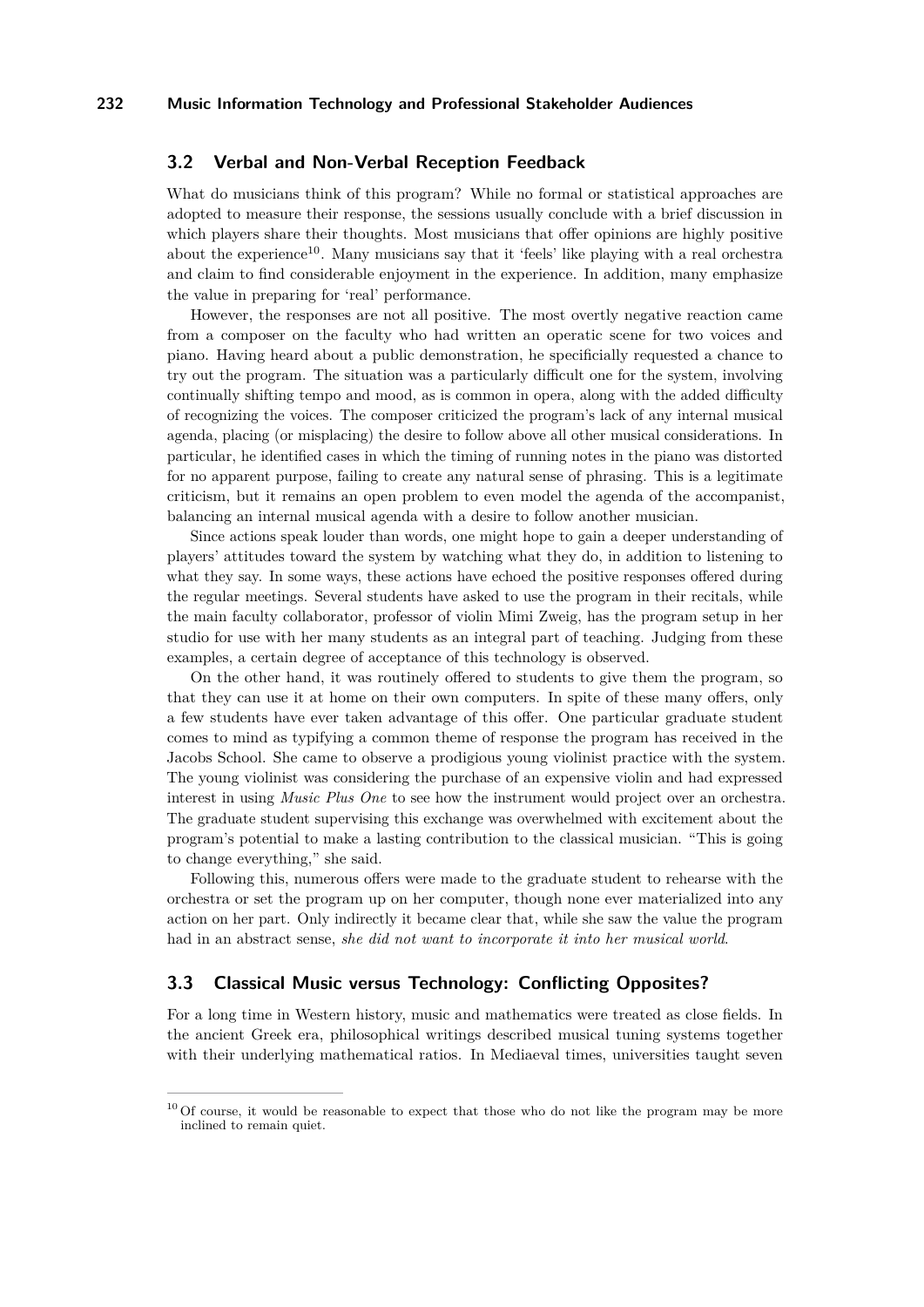'liberal arts': first the *trivium* consisting of grammar, logic and rhetoric, and afterwards the *quadrivium* consisting of geometry, arithmetic, astronomy — and music  $[14]$ .

However, this is not the image that many people would nowadays have of music. Instead, music is typically seen as a means of affective, personal expression, breaking through established formalisms and immersing the listener and player into a transcedent dream-like 'spirit' world, governed by emotion (and being far from the harsh, daily reality): a perspective that holds for classical music and popular music alike.

This perspective on music has its origins in the Romantic era. The notion of music being connected to emotional force had been acknowledged before: for example, the Baroque period strongly made use of musical formulae to express *affects*, a broad scala of human emotions. However, while the musical performer expressed the affects through his music, this mainly was a matter of rhetorical discourse, and he did not have to feel them himself, nor lead the listener into the affective states he was expressing.

The Romantic era brought new ideals, focusing on strong emotions, solitude, longing, and unreachable faraway realms. Ludwig van Beethoven lived and worked in the beginning of the Romantic era, and through his deafness, his seeming unwillingness to fit into society, and his (for that time) visionary and radical new music, many Romantic critics and writers considered him the prototypical Romantic Hero. This image of Beethoven as a suffering genius would dominate musical thinking for at least a century, and set an example for later generations. Performing musicians would mainly serve as servants to these composing geniuses, and each music listener attending a performance would experience the performance by getting lost in his own inner emotional world [\[7\]](#page-17-0).

Such a Romantic aestethics perspective still is strongly represented in musical performance practice, at least for classical musicians. This may explain while for many generations, the classical music world has been rather resistant to new technology entering music practice (with the metronome, tuner, notation software as exceptions). Many musicians claim to greatly enjoy the experience of rehearsing with the computer, yet do not want (yet?) to integrate a system like *Music Plus One* into their daily practice and teaching.

Informal discussions at another conservatoire gave similar outcomes regarding digital score material. While many musicians frequently consult the Petrucci Music Library<sup>11</sup> to check scores of potential repertoire, their attitude towards the possibility of digital music stands appears is ambivalent. While acknowledging the power of digital scores, several practitioners were opposed against using such a stand in a real concert performance, fearing that technology would let them down at a professionally critical moment.

Similar perspectives governed musicological thinking for a long time as well. However, present-day musicology has moved into more postmodern directions, and thus shows other adoption issues regarding MIR. These will be discussed in the following section.

# <span id="page-6-0"></span>**4 Musicology**

Within the scientific MIR community, there is a strong but relatively informal agenda of advocacy to the musicological community of the tools and techniques being developed, often predicated on strengthening the case for developing the tools and on widening the areas of application in which they can prove their worth. It is not uncommon for keynotes at the ISMIR conference to raise the question of what MIR has to offer musicology, or how to attract musicologists to the field (e.g.  $[8, 11, 12]$  $[8, 11, 12]$  $[8, 11, 12]$  $[8, 11, 12]$  $[8, 11, 12]$ ), and a musicologist at an MIR event can

 $11$  <http://imslp.org/wiki>, accessed March 11, 2012.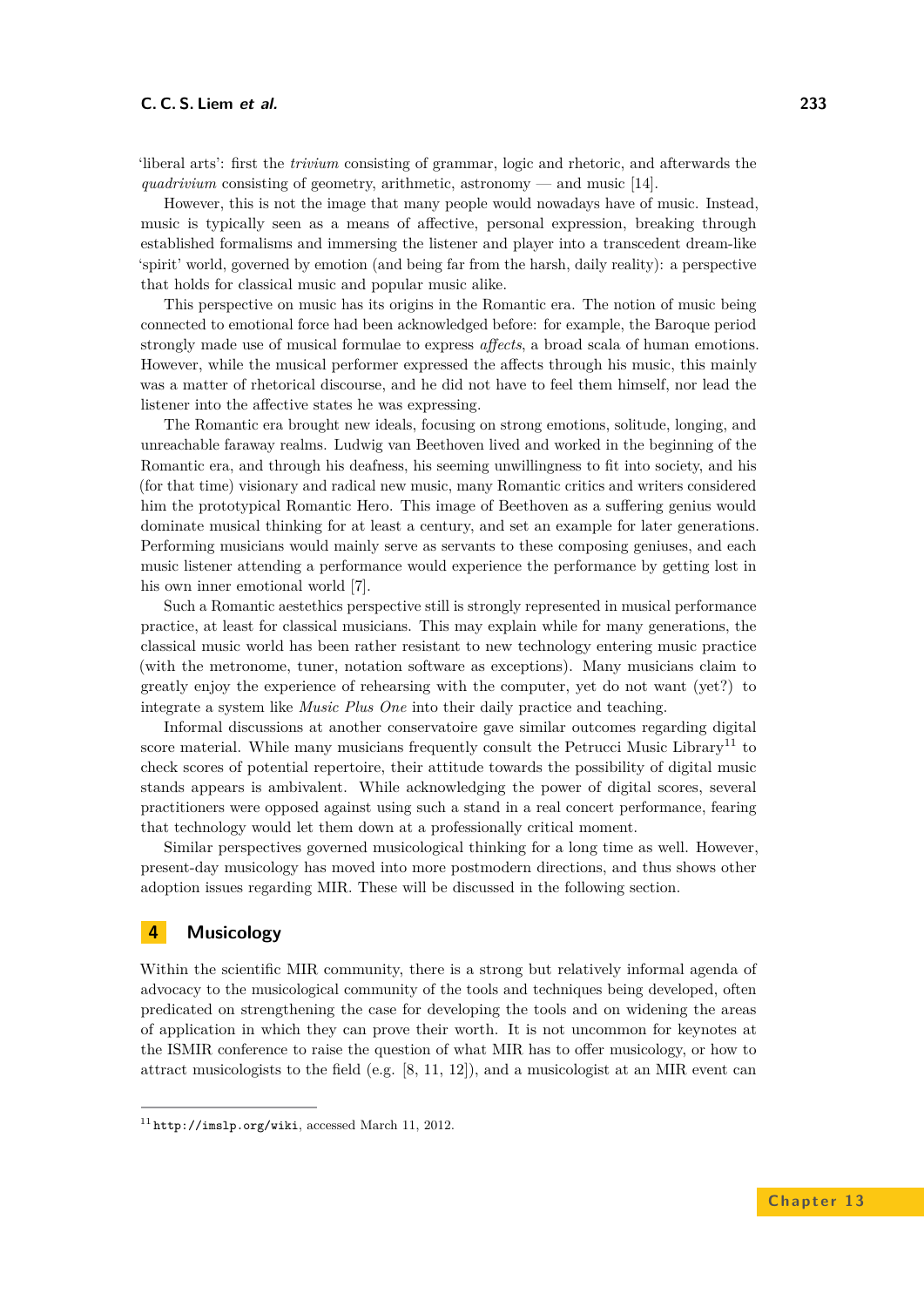expect to be collared by any number of enthusiastic developers and asked "What would you like us to build?"

However, this advocacy seems often to fall on deaf ears; on the whole, musicologists do not seem to be adopting MIR techniques in their scholarship. The major journals of musicology rarely ever carry articles in which scholars have made use of computational techniques. For example, the *Journal of the American Musicological Society* (JAMS), which has seen 64 volumes up to the year 2011, includes just eleven articles which make oblique reference to computational subjects in its history<sup>12</sup>. In addition, very few undergraduate or graduate courses in music include teaching on computational methods: a non-exhaustive survey of course information from the USA, UK, Ireland, and Germany, published on the Web, reveals just six courses with explicit non-composition related computational components.

From a musicologists' point of view, it is easy to speculate on why computational MIR methods might not be eagerly adopted, beginning with the assumption that there are significant disciplinary, methodological, and scholarly discrepancies between (music) information retrieval and musicology. However, very little research has been carried out really attempting to give foundation to such speculation. This section focuses on the literature available on this topic, discussing discrepancies between the humanities and the sciences, mentioning practically encountered mismatches, and giving an outlook on how academic work in MIR and musicology can truly get closer to each other.

# **4.1 Musicology in Computational Contexts: Thought and Practice**

Amongst the existing literature, a small number of studies have addressed questions regarding the information needs of musicologists, musicologists' use of recordings, and scholarly listening carried out in conjunction with a visualization. Brown [\[4\]](#page-17-3) attempts to define the *research process* of musicologists using a variety of sociological research methods including semistructured interviews and surveys. She found that, out of the stages of the research process she identified, the activity which musicologists value most highly is "keeping current" and also that they prefer journal browsing and face-to-face contact over digital communication to achieve this.

Although Cunningham's work [\[10\]](#page-17-4) addressed more recreational information seeking, some of her conclusions are nevertheless relevant to scholars, particularly that advanced MIR techniques are not often developed beyond proof-of-concept into practical, usable tools.

Barthet and Dixon [\[2\]](#page-17-5) conducted studies of musicologists examining performances using Sonic Visualiser<sup>13</sup>. They found that scholars were ambivalent towards the use of visualizations of sound. They appreciated that some timbral details were considerably more obvious in a visualization, but felt that timing and pitch details were much easier to hear than to see, and also that the visualization could distract listening in these cases.

While these studies may address some of the practical implications of doing musicology in a computational context, they do not address the discrepancies between the kinds of research carried out by the MIR and musicology research communities. For that, we may begin by turning to the inheritors of Charles Percy Snow, who postulated a fundamental divide in mindset between the arts (now more commonly referred to as the humanities) and the sciences in his now famous 1959 Rede Lecture, *The Two Cultures* [\[25\]](#page-18-11), as well as the current of criticism in the digital humanities.

<sup>&</sup>lt;sup>12</sup> It should be noted that at least eighteen review articles in *JAMS* also mention computational subjects.

<sup>&</sup>lt;sup>13</sup> Sonic Visualiser is a tool for interactive sound analysis providing a variety of visualizations, annotation, and plugin analytical procedures.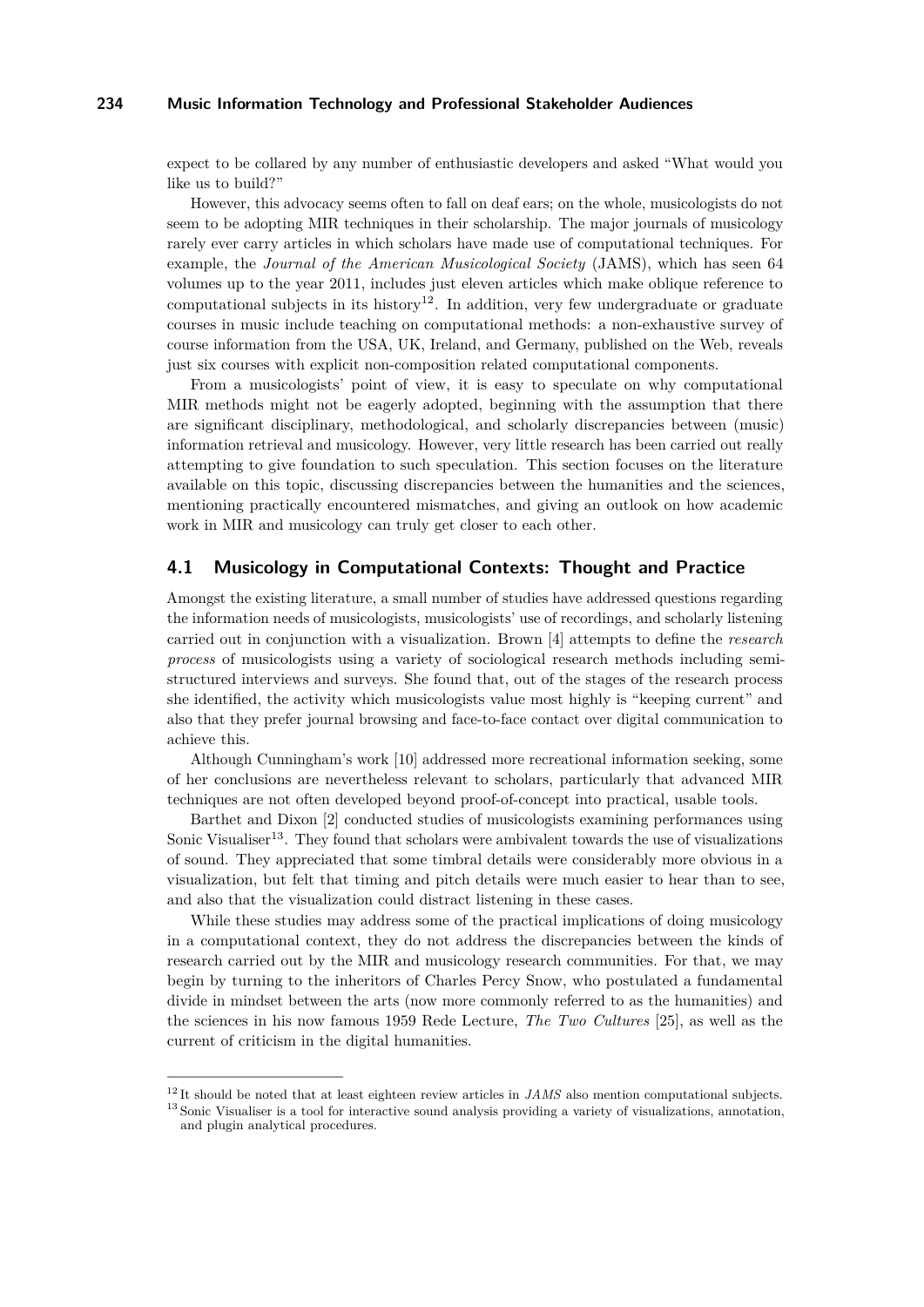For example, Unsworth [\[26\]](#page-18-12) highlights the perceived tension between *scholarship*, the often solitary, thought- and writing-directed process common in the humanities, and *research*, the often collaborative, problem-solving, question-answering, and hypothesis disproving process common in the sciences. For a musically specific example, Knopke and Jürgensen [\[15\]](#page-18-13) claim as a benefit of computational music analysis that it is *consistent and repeatable*: features of research. However, the idea of *reproducibility* simply does not feature in contemporary music analysis. Musicologists do not see musical works as 'problems' requiring an analytical 'solution' which should be repeatable by other musicologists.

To give another example, Heinrich Schenker's theories on the workings of eighteenth and nineteenth-century Viennese music have a long tradition of being taken out of their context and codified as a universal method for uncovering fundamental structure in tonal music. However, Schenkerian analysis is not meant to yield one absolute truth, and should produce a subjective analysis unique to the analyst.

Unsworth also addresses the related concept of *systematization*, citing Northrop Frye who, in 1951, argued that "criticism"<sup>14</sup> ought to be systematic to distinguish it from other, less scholarly forms of cultural engagement. However, the idea of systematization is now treated with deep scepticism across the humanities, particularly in mainstream musicology. In general, since the second half of the 1980s, musicology has shifted into critical, postmodern directions [\[7\]](#page-17-0), emphasizing subjectivity and cultural context, and refuting objective, universal, 'scientific' views on music.

# **4.2 A Disciplinary Divide**

Another feature of this tension between humanities and computing is the status of technical contributions to humanities research. Many argue that interdisciplinary collaboration is the key to effective and credible technology adoption in humanities disciplines. However, Bradley [\[3\]](#page-17-6) argues that such collaborations are rarely considered as genuine equal scholarly partnerships. Rather, the technology is normally considered to be in the service of the scholarship and the partner from the humanities discipline is considered to be the "visionary", while "the technical person simply has the job of implementing the academic's vision." In this regard, the study of music represents a unique problem, since a technology-lead discipline focusing on music (MIR) exists *independently* of the humanities discipline (musicology).

Many scholars in the humanities generally focus on text as their source material, and are usually aware of the relative merits of computational approaches to working with text, such as the success of text search and the relative primitiveness of computational linguistics. By contrast, for music, the possibilities and limitations of dealing with the object of study (the music) tend to be less well understood or — to use an engineering term — harder. The complexity regarding the object of study (as e.g. outlined in [\[31\]](#page-18-14)) has attracted scientists and technologists to cohere into a largely musicology-independent discipline, in which it is currently very common to see 'content-based' strategies being employed to approach music 'data'.

The indepency of MIR and musicology leads to a situation in which a lot of work that MIR researchers enthuse over is meaningless to musicologists. Frequently, the MIR technologists tend to focus on what seem, from a musicologist's perspective, to be more low-level 'problems' rather than higher level 'questions'.

<sup>&</sup>lt;sup>14</sup> Frye's use of the term "criticism" is taken from his background in literary studies. It is, in fact, the academic culture of literary criticism which really inspired much of the contemporary humanities, including musicology's re-invention as a critical discipline in the mid-1980s.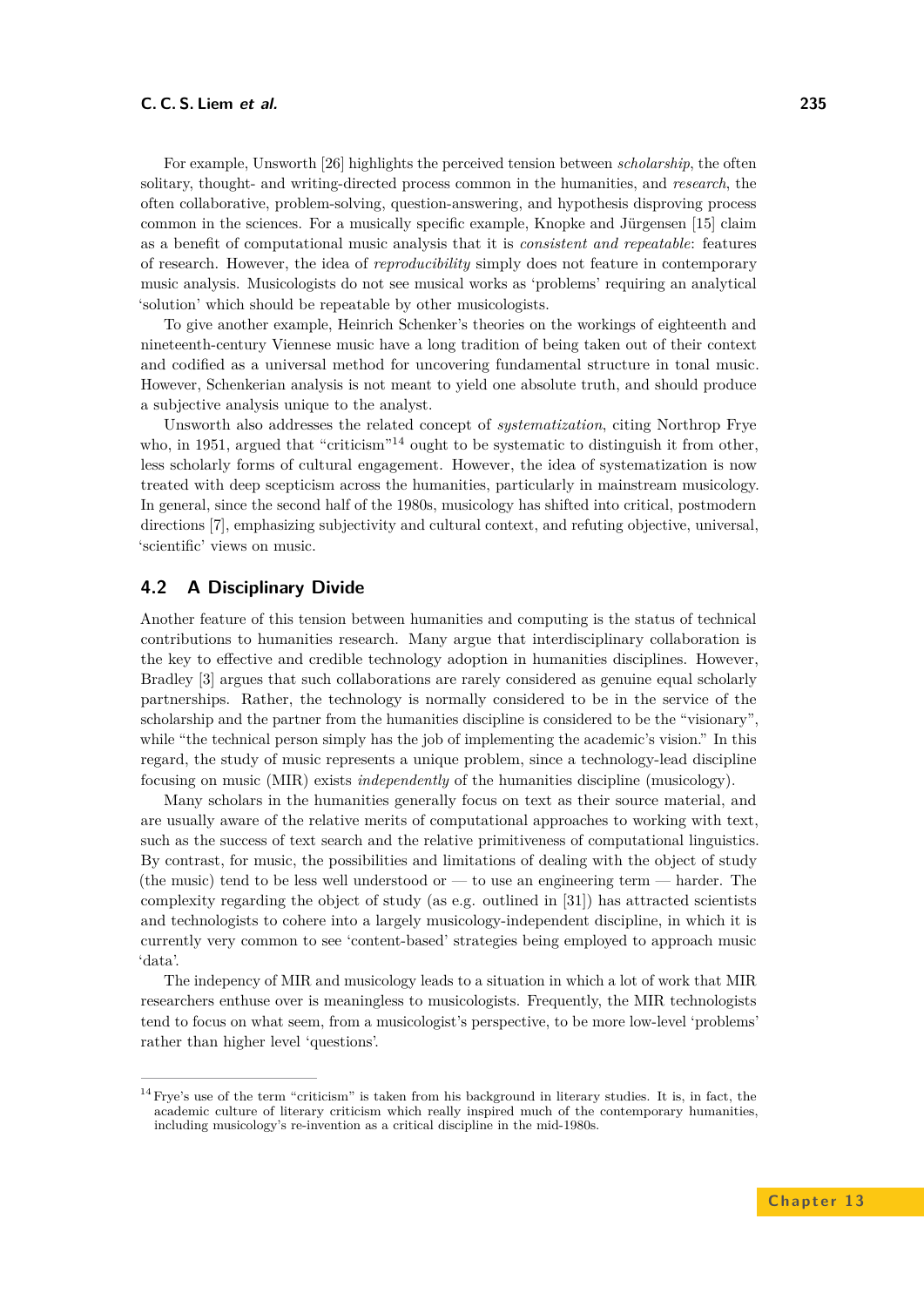A good example of this is the problem of *classification* which involves computational methods of determining properties such as 'genre' and 'mood' of examples of music from signal data. This is a challenging technical problem involving appropriate feature extraction and selection and testing of the statistical significance of results. But there is no equivalent question in musicology.

To make matters even more complicated, musicologists would often seek to problematize the kinds of genres which are routinely applied in MIR research. The meaning of 'genre' would already be questioned. In most musicological discourse, the term would mean something along the lines of the structural or compositional category of a musical work, such as 'symphony', 'string quartet', or 'song', while the kinds of labels which MIR researchers apply as genre ('country', 'soul', 'funk', 'house', 'classical') would more likely be called something like 'style'. Musicologists would note the large number of styles missing from these lists ('renaissance vocal', 'lieder', 'acousmatic', 'serial', 'Inuit throat singing', etc.) — if accepting such lists at all, since the critical revolution in musicology has seen a rejection of the very idea of categorising music into genres or styles at all.

Similarly, problems such as detecting the key or harmonic progressions in an audio signal require sophisticated computational approaches, but are the subject of undergraduate (or school-level) training in musicology, and would be taken for granted, or even not applied at all, at the level of professional scholarship. In fact, in British university music departments, technical competence in harmony and counterpoint and in aural analysis skills increasingly is diminishing in perceived importance<sup>15</sup>. In addition, automated analysis techniques of these types are not perfect yet and thus will make errors. This is very strange to a skilled expert, who may have to deal with ambiguities when making a manual analysis, but will never make such errors himself. If an automated technique will fail on very basic cases, its utility to the expert will thus be greatly reduced.

These examples begin to give an idea of the extent of the disconnect between these two approaches to music, and reasons why academics from one discipline who did not already have interest in the other discipline have not been eager to embrace work of this other discipline yet. The meeting point between mainstream thinking in these two disciplines is a great distance from each, and traversing that distance will require a considerable investment.

## **4.3 Outlook for Musicology**

Since it seems that present-day musicology fundamentally has other interests than MIR researchers would initially assume, where does all this leave the advocates of MIR to musicology? One approach which is being taken is to introduce more musically sophisticated topics of research into the MIR agenda. Particularly, Wiering is encouraging investigation into the broad topic of musical meaning using MIR techniques [\[29\]](#page-18-15) and has, together with Volk, also been responsible for encouraging those working in MIR to find out more about contemporary musicology [\[30\]](#page-18-16), arguing that it is a "founding discipline" of MIR.

Looking the other way around, are there any aspects of the contemporary musicological research agenda which would suit computational techniques? One feature of the changes in musicology has been a shift of emphasis *away from musical works as autonomous objects*. A consequence of this is the study of *musical practice and its contexts*, including the study of performances and performers.

<sup>&</sup>lt;sup>15</sup> This situation may be better for conservatoires, where these subjects are essential parts of the undergraduate (and sometimes even graduate) curricula in performing music disciplines. However, graduates of these disciplines are musicians, not musicologists.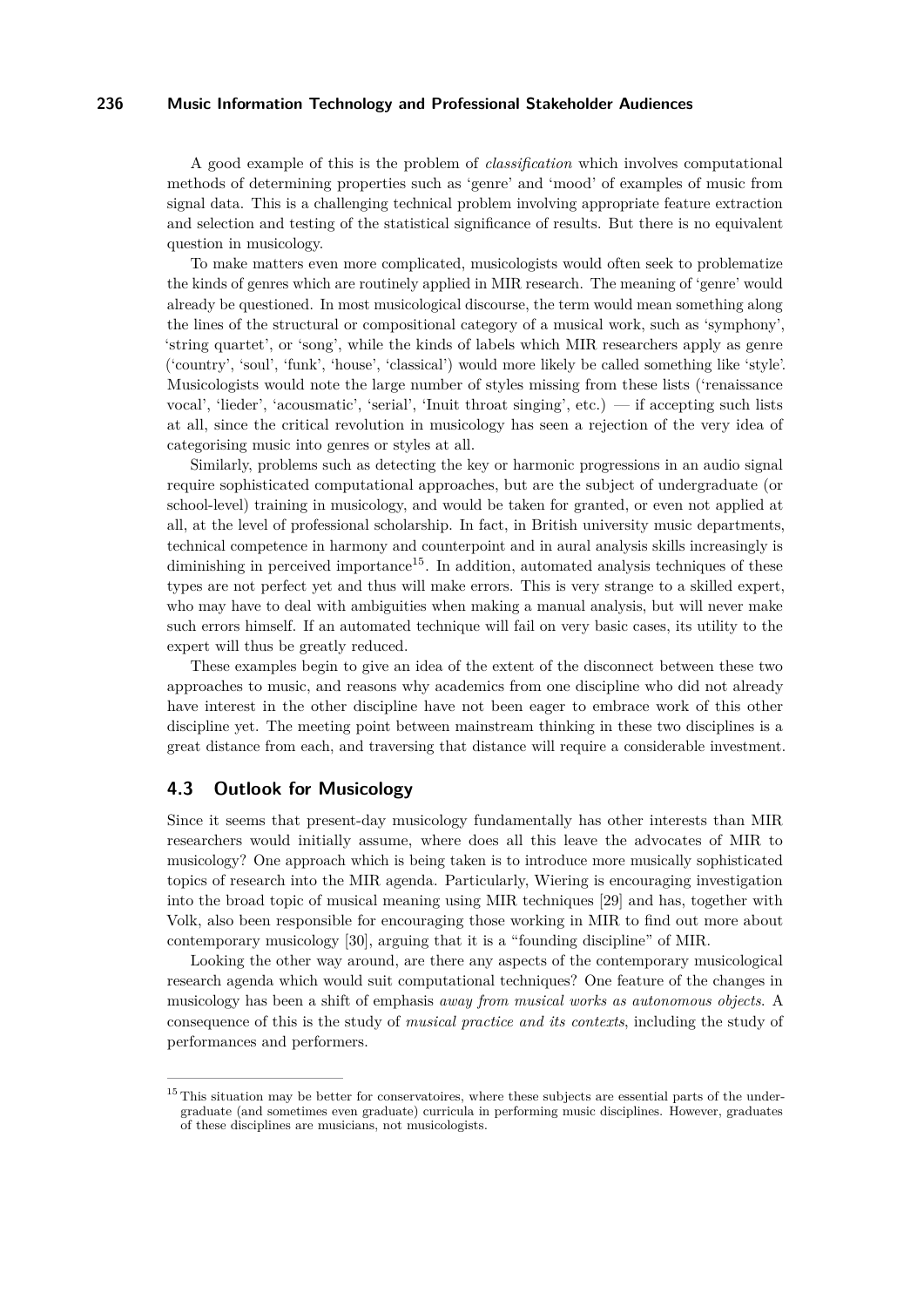#### **C. C. S. Liem et al. 237**

The study of musical performance provides a point of entry for audio-based computational techniques, i.e. a recording 'depicts' a performance (or possibly an edited amalgamation of several performances) and therefore provides a *handle on that performance as an object of study*. Amongst others, the Centre for the History and Analysis of Recorded Music<sup>16</sup> has been responsible for championing computational approaches to performance analysis in musicological contexts.

As an example, [\[9\]](#page-17-7) uses a technique which analyses the differences and similarities in performance tempo and dynamics to infer genealogies of performer influence over a database of numerous performances of the same few Chopin *Mazurkas* over a period of around 70 years. An important difference between this study and a hypothetical identical study which would not make use of computers for the analysis is the *relative objectivity*. Here, the idea of consistency introduced above does becomes important, since in a study such as this, consistency of categorization of performance traits is vital for the credibility of the results. Perhaps the most fundamental difference, though, is that the hypothetical non-computational study is unlikely ever to have been conceived, let alone carried out: computational techniques afford scholarly investigations on a large-scale in a way which has never really been possible in the past, except by devoting a whole career to a project. The automated analysis of recorded performances also is being taken up in the MIR community already, e.g. in [\[1,](#page-17-8) [13,](#page-18-17) [17\]](#page-18-18).

At a more global level, the interest of contemporary musicology in contexts around musical practice resonates very well with the current interest in MIR for multimodal and user-aware approaches — but this bridging opportunity has hardly been addressed or recognized yet. In addition, the situation that musicologists tend to problematize common assumptions, methods and vocabulary in MIR does not necessarily have to be a disadvantage. It can also open up new perspectives on situations that thus far were taken 'for granted' in MIR, but actually have not been fully solved yet.

# <span id="page-10-0"></span>**5 Music Industry: Findings from the CHORUS+ Think-Tank**

If the goal of an MIR researcher is to have his technology deployed and broadly adapted, stakeholders from music industry will often have to be involved. However, also for this category of collaboration partners, priorities and views on technology will differ.

In January 2011, MIDEM 2011, the world's largest music industry trade fair, was held in Cannes, France. At MIDEM, a *Think-Tank on the Future of Music Search, Access and Consumption* was organized by CHORUS+, a European Coordination Action on Audio-Visual Search<sup>17</sup>. Participation was by invitation only, limited to a small group of selected key players from the music and technology domains: highly qualified market and technology experts representing content holders, music services, mobile systems and researchers. In the months prior to the Think-Tank, an online survey about the future of the music business, music consumption, and the role of new technologies was held among opinion-leading decision makers and stakeholders across the music industry. Following the findings of this survey, the Think-Tank aimed at discussing current and future challenges of the music industry, and at assessing the role and impact of music search and recommendation technologies and services, including the latest developments from MIR research.

In this section, the findings of both the survey and Think-Tank roundtable discussions relevant to the topic of this contribution will be presented. The full report on the Think-Tank,

<sup>&</sup>lt;sup>16</sup> CHARM, originally based at Royal Holloway, now at King's College London.

<sup>17</sup> <http://avmediasearch.eu>, accessed January 28, 2012.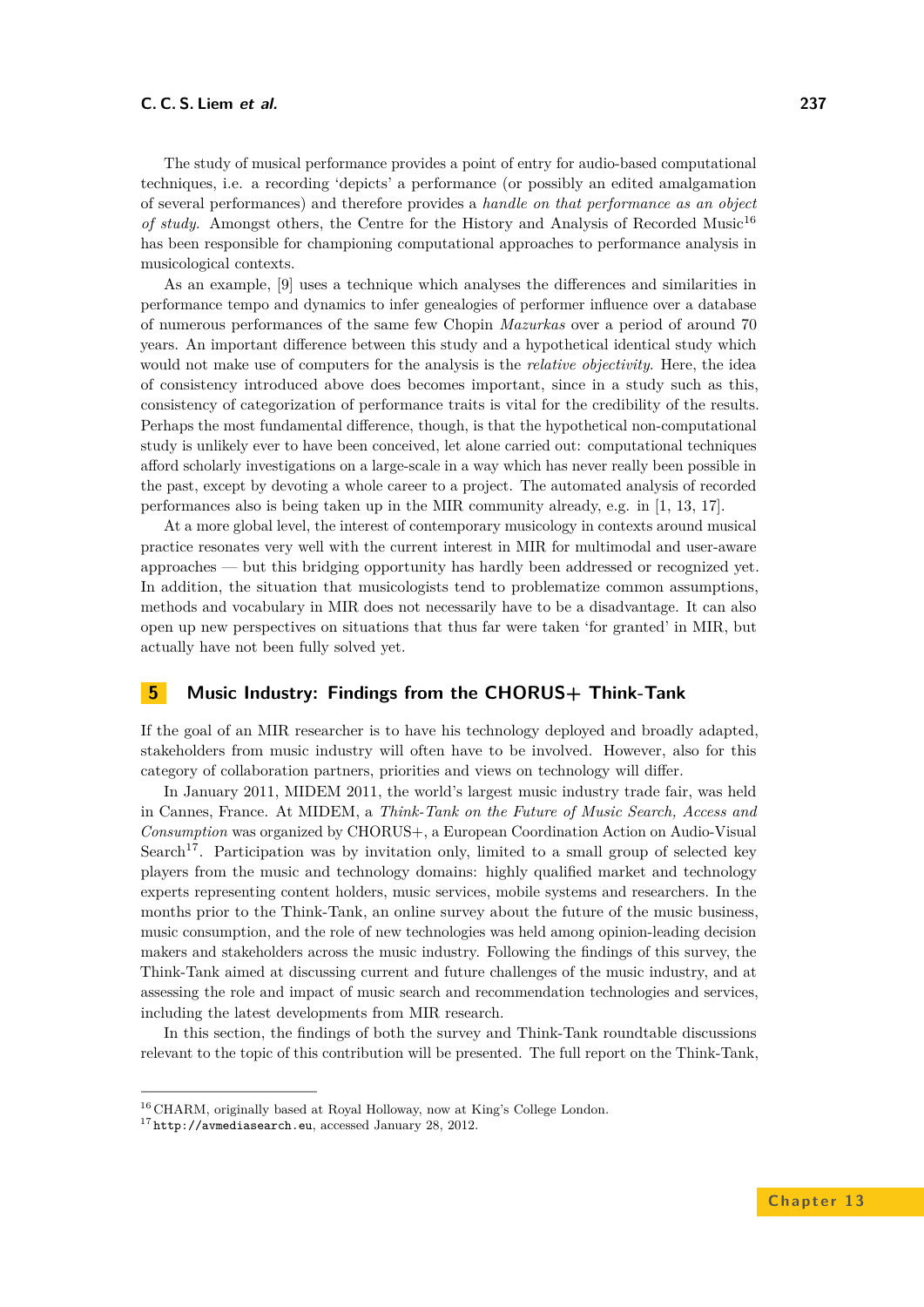as well as a full list of its participants, is available online [\[16\]](#page-18-19). The participants who will feature in this section are Gerd Leonhard (CEO, The Futures Agency, MediaFuturist.com), Oscar Celma (Senior Research Engineer, Gracenote; formerly Chief Innovation Officer, BMAT), Rhett Ryder (COO, TheFilter.com), Stefan Baumschlager (Head Label Liaison, last.fm), Stephen Davies (Director Audio and Music, BBC), Holger Großmann (Head of Department Metadata, Fraunhofer IDMT), Gunnar Deutschmann (Sales Manager Media Network, arvato digital services), Laurence Le Ny (Music VP, Orange), Steffen Holly (CTO, AUPEO!), and Thomas Lidy (Founder and CEO, Spectralmind).

# **5.1 Trends and Wishes According to Stakeholders**

Gerd Leonhard was invited to give the keynote talk at the Think-Tank. In his presentation, he stressed the key changes in the music industry in the coming 3 to 5 years, all centered around one key word: *Disruption*. While participants of the survey agreed that the digital changeover had positive effects and that the digital music market has place for a wide range of diversified services, the digital changeover has been highly disruptive to the music business.

Consistent with other recent analyses, the survey named YouTube (which is actually not a music service!) as the number one music service. This popularity can a.o. be explained by the free access to the service, the presence of a broad and diverse collection<sup>18</sup>), the tendency of people not to change habits (i.e. platforms or services) frequently, and the added value of video.

The three main criteria for the choice of a music service were *availability of music*, *simplicity and 'ease of use'*, and *recommendation*. The emergence of streaming services seems prevalent, especially in the domain of music experts. Interestingly, this caused the more 'traditional' music service iTunes to be ranked in the survey *after personalized streaming services* such as last.fm, Pandora or Spotify and "other music streaming services / online radios", which were explicitly named by the participants.

According to the survey, the top five key enabling technologies for 2011–2020 will be *personalized recommendation*, *social recommendation*, *cloud services*, *audio-visual search* and *content-based recommendation*. In a follow-up free-form question, the following major trends for the future of music consumption were mentioned:

- instant availability and accessibility of music;
- $\overline{\phantom{a}}$ automatic adaption of music to the (personal) environment, context;
- many ways of consuming music interactively; ÷
- intuitive search, implicit search;
- personalization, unobtrusive recommendation; ۰
- diversity, long-tail;  $\overline{a}$
- interoperability across services, global music profiles.

As a final question regarding technology directions, the survey participants were asked: "If a fairy granted you a wish for a technology (service, device ...) that would form the basis for a perfect product, what would you pick?". This led to the following wishes:

 $\blacksquare$  "A (seamless and personalized) service that understands my current tastes, environment, mood and feelings, and can create for me a perfect stream of new music on the fly, wherever I am."

<sup>&</sup>lt;sup>18</sup> While the collection is volatile and still subject to copyright claims!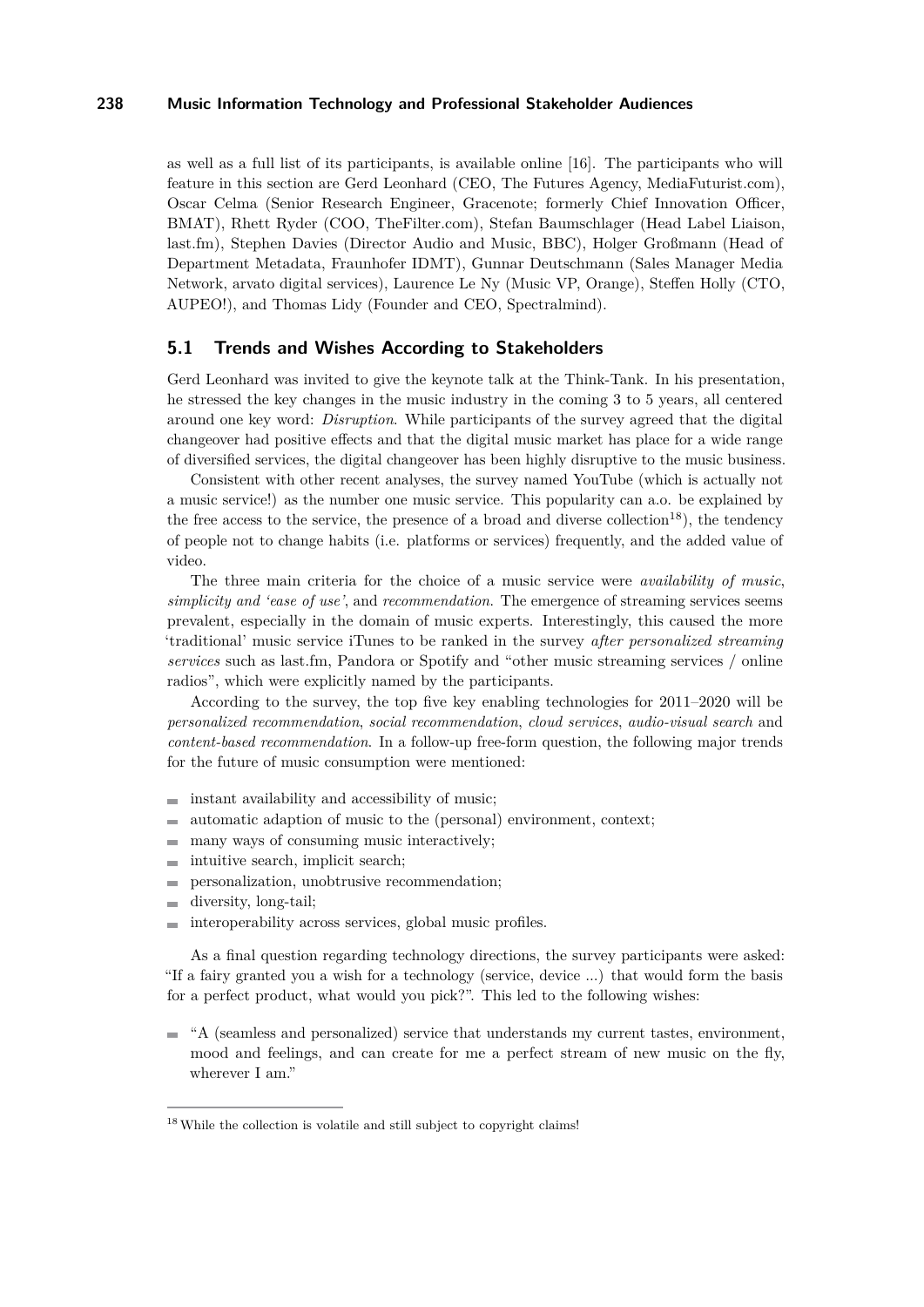- "Play music for my current mood, play music to get me into a certain mood." ÷
- "A music analysis system that analyzes the music not in objective terms but in terms of  $\overline{a}$ what a particular user will perceive."
- "An unlimited music streaming service with (cloud) locker capabilities, solid recommen- $\mathbf{r}$ dations including long-tail coverage, social features to share music with friends and see what's trending with your friends; it should include additional artist info to explore biographies, pictures, recent news, tour info; it should have apps for all important smart phones."

The directions and wishes expressed above seem promising for MIR research, since they largely overlap with current academic research interests in MIR. However, it should be pointed out that many of the survey responders are expert opinion leaders with professional backgrounds in music technology. Thus, they form an 'early adopter' audience that may be stronger inclined towards new technological advances than 'the general public'.

# **5.2 Personalization and the Long Tail**

While contextual search, implicit search and multimodal forms of search were mentioned in the survey, personalized and social strategies were mentioned as the leading key enabling technologies for the future. Moreover, survey respondents stated that diversification and (recommendation of) non-mainstream content will be important to leverage music sales. At the same time, survey reponses showed that people mostly search for basic, specific and 'known' criteria, such as artist, composer, song title, album or genre. Apart from metadata-based search, other technology-enabled search possibilities such as search by taste, mood or similarity appear less prevalent. Discussions started about why this is the case: Because of no awareness that this is possible? Because the quality is not good enough yet? Or simply because there is no need?

The answer was two-fold: Oscar Celma suggested that the technologies are just not really in place yet. On the other hand, it was discussed under which circumstances such extended forms of search are really needed. Stephen Davies said consumers are quite simple in requirements: "Currently we put services that *we* think work. We need to better know what the users want." So is MIR research perhaps going in too complex directions regarding this?

Following the questions posted above, the role of the so-called *long tail* was discussed [\[5\]](#page-17-9). As Gerd Leonhard indicated, in the near future not music acquisition (or delivery) but *consumption* will be important. In a world where millions of available music titles are available via streaming services, the main problem will be *choice*. Because of this, recommendation is important. However, in practice, only a tiny subset of the available content is seeing extreme usage, while the long tail beyond the popular artists is hardly consumed.

MIR technologies have a large potential to leverage the content in the long tail and make it (more) accessible. However, Gerd Leonhard stated that the problem is that most people will buy only what they know. Oscar Celma added, that 90 % of people are not very selective on music. Only a small percentage of enthusiasts really want content from the long tail; popular music is governing the choice of music.

Rhett Ryder reported that they inserted less known content from the long tail into the playlists at their service *TheFilter.com* and the acceptance was very high. This was confirmed by Stefan Baumschlager: Users desire new content — however, if it is too much, they will not like the service anymore. Thus, the right balance must be found between familiar and new content.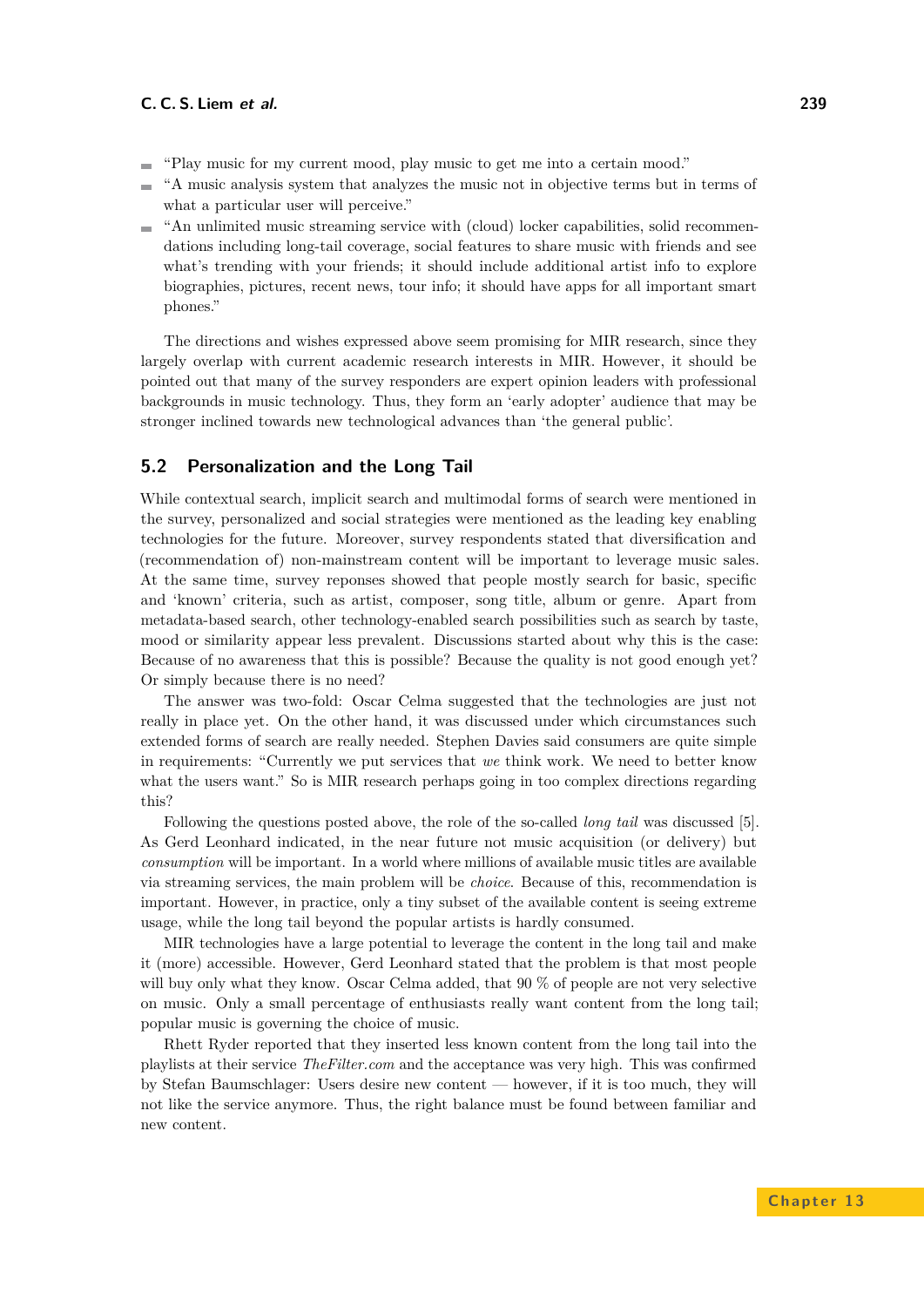In Gerd Leonhard's opinion the long tail will not work unless the access is unlocked. Holger Großmann stated that most of the music portals do not offer mood-based or similaritybased search features yet. These technologies would give a different picture. Oscar Celma argued that for many services the clients are not the main goal, but making profits from the top artists. If only the top artists would matter, that would make the exploitation of the long tail through advanced MIR techniques no priority for industry.

Gunnar Deutschmann pointed out that exploiting the long tail will give an opportunity for small and independent artists. However, an open problem is how to get the music to the people. Music is frequently recommended personally by people, so it is unclear how to channelize the music to the audience.

As the survey participants already indicated, personalization will be important here. A successful music service should include recommendation based on user profiling, user feedback and deeper knowledge of the content, and usability and simplicity will be key factors for its success. These seem like very good arguments for the developments in MIR research. Yet, in order for them to be used by a large number of people, there still are issues to overcome, as will be discussed in the following subsection.

# **5.3 Technological or Business Model Issues?**

In some cases, research and development (R&D) in MIR technology has not matured enough yet to yield industry-ready tools. For example, Steffen Holly pointed out that the mixture and interaction of various technologies is not yet fully explored and that recommendation engines which combine various different criteria are key. Much more research on capturing and combining context information is needed (e.g. capturing the weather, combined with locations, and music playing in the car). Rhett Ryder added that all those factors and many more are important and need to be balanced correctly. Ideally, a device should be capable to capture and combine the sources of context independently of platform or service — although this will be a challenge on both the technological and business side.

In addition, there still are open research directions regarding *trust*. Stephen Davies mentioned that, since real personalization cannot be omitted, recommendation needs to be based on trustable information (well-known DJs, etc.). This was also confirmed by Oscar Celma: recommendations from black-box machines give the user no trust, while friends' recommendations obtain much more trust. Recommendation engines need to give reasons for what they recommend.

However, for cases in which the necessary technologies are already there, the Think-Tank concluded that the main obstacles are *missing integration*, *unclear business models* and *legal issues*.

The basic technological 'bricks' for providing sophisticated music services do already exist: We have seen a tremendous growth of new music services around download, net radios, flat-rate based music streaming ('all access models'), new recommendation services, new technologies based on music analysis, music context and/or user profiling, personal radio based on collaborative filtering, etcetera. What is missing is integration: According to Laurence Le Ny the technological 'bricks' need to be integrated in a good way into a (global) music/entertainment universe and built on the right business model with easier access to rights and exhaustive offerings. However, the business models are currently unclear<sup>19</sup>. There is concern about the wide availability of music ('why own something you can access for free

 $19$  In fact, the highest disagreement in the survey was on the statement "Companies have clear strategies for revenue generation with digital music".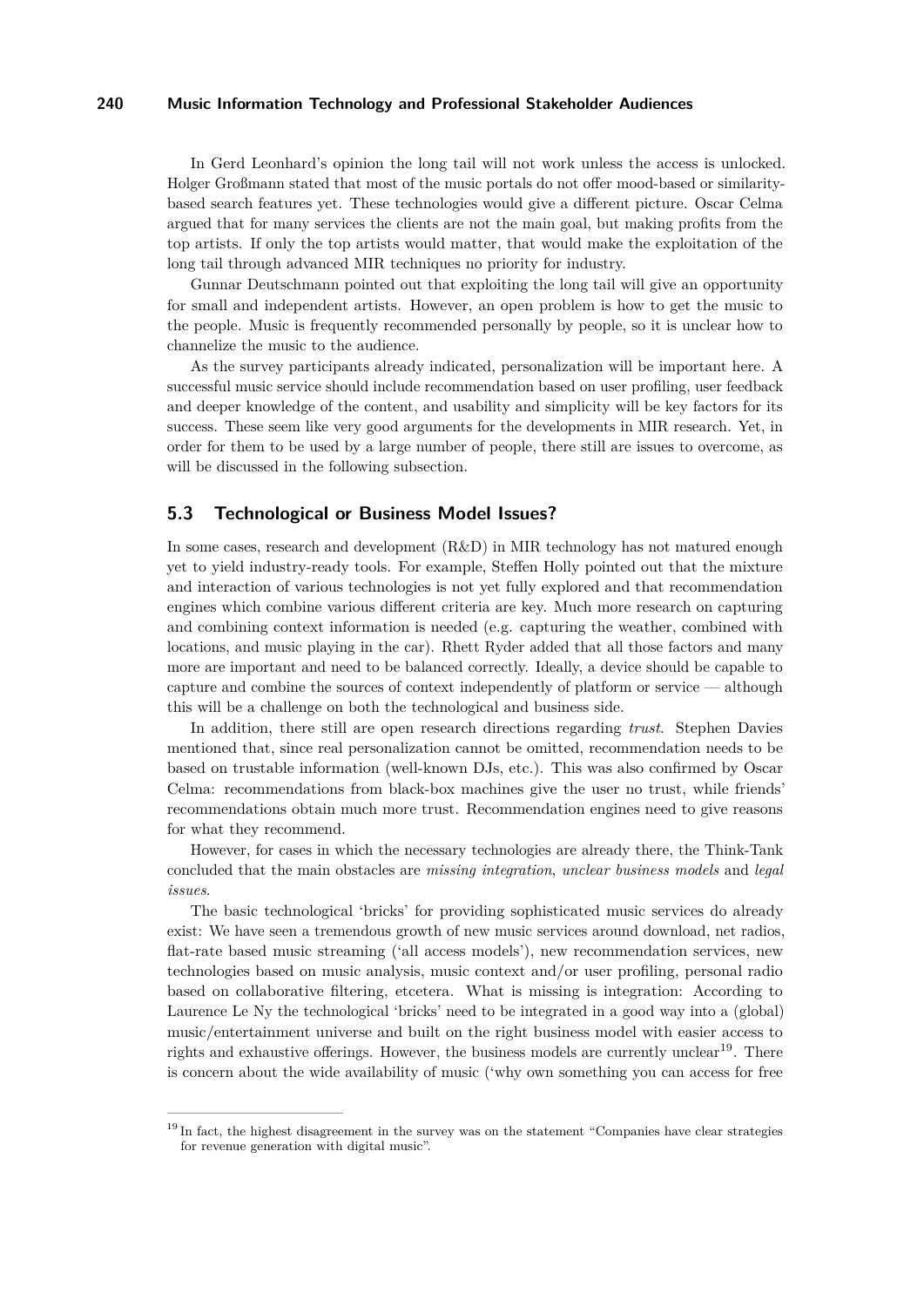on the Web?') and many startup companies struggle with rights issues around music licensing for the new consumption models. On the other hand, it should be easy to track music access and build business models and/or collection royalties on anonymized, proportional usage. In addition, Laurence Le Ny said the 'right' business model is not necessarily based on music alone but on a multi-screen personalised experience. She points towards a new simple and integrated music experience with different entry points and cross-media recommendation to cover consumers' needs and proposes bundling of services and offering subscription based models. However, she also points to difficulties in discussing these models with the majors in the music industry. Such business models take long to set up and require important negotiations with rights holders.

Finally, the question was raised if current business models leave margin for desirable MIR technologies at all. Steffen Holly said this is a big issue for recommendation technology providers. Content companies have to pay already a lot to collecting companies, licensing royalties, etcetera, making it very difficult to monetize a recommendation engine. Oscar Celma confirmed that it proves very difficult to sell a recommendation technology, even if it were the best in the world. Moreover, it is very difficult to communicate the added value around recommendations from the long tail. Holger Großmann agreed that there is no margin for these technologies in online stores. In the current business models new technologies cannot be paid, even if they are there and working already. A shift in monetization and royalty distribution is needed, but it is very difficult to achieve.

The Think-Tank participants agreed that the majors in music industry have a strong position but need to change in order to allow innovation. They also debated on the role of collection societies and the need for a shift from copyrights towards a public, open, standardized, non-discriminatory, collective, multi-lateral system of usage rights. The question is how to put all the stakeholders together in a common new business model. It is likely that changes in law and royalty distribution are needed. This is in line with the answers received from the survey on the major challenges to the (digital) music business, considering the number one challenge to be of legal/regulatory nature.

# **5.4 Outlook for Industry**

Current business models and legal issues seem to consider existing MIR technology to be sufficient for monetization purposes, and thus make it very hard for new and innovative MIR technology to get adopted. Does this mean that current MIR efforts are in vain?

Holger Großmann pointed to the need to distinguish between *recommendation* (main goal: selling) and *discovery services*. He believes that there is quite some space for R&D in the latter area. He mentions specific discovery scenarios: special content, searching sections within music, special business-to-business (B2B) use cases, etcetera. He also explains that as technology development is expensive, the rights holders must be prepared to share and to remunerate the technologist by some means or another. Oscar Celma said there is quite a market for search and discovery for professional users. There are also a number of specialized B2B markets, with specific use cases, such as production, sync, or the classical music market. This is confirmed by Thomas Lidy who experienced increasing awareness and interest in MIR technologies from production and broadcast areas in recent years.

As a conclusion, the discussions from the Think-Tank can be summarized as follows: many main technologies are there, but there is still room for research; R&D directions have been pointed out in the area of discovery. New services using more of the existing MIR technologies are expected to emerge, but business models still remain rather unclear.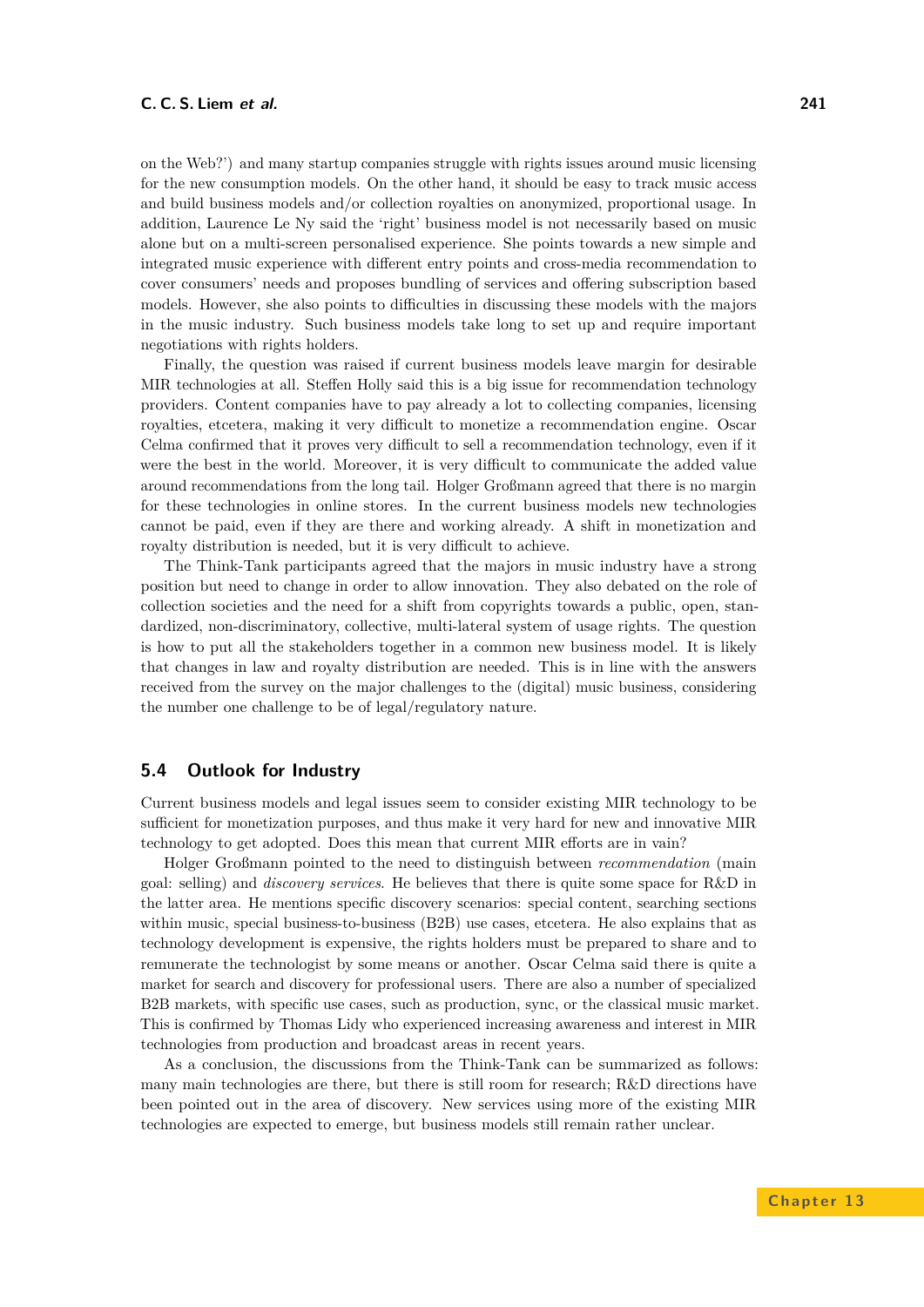A particular problem in this context are the adoption cycles of industry: Given that MIR technologies were not a priority of the industry for a long time, the take-up has been happening rather slow. Academic research meanwhile heads to new directions, not necessarily in line with the current needs of industry. Yet, the paradox is that the industry desires short innovation cycles and demands results to specific problems in short time.

A lot of research sees adoption only decades after its inception<sup>20</sup>. On the other hand, the market in the music domain is very fast-paced, and thus many times very simple solutions with no or little theoretical foundations are sufficient to appear on the market and have huge impact. These two different timelines — the fast-paced need for adopting solutions to stay ahead in the market versus the long time needed to obtain research results and elevate them to a mass-deployable solution — pose a significant challenge for the cooperation in research and development in this domain. This is complemented by an equally challenging legal situation that inhibits both research, by impeding the exchange of music data for collaboration and evaluation purposes, as well as deployment, with industry for a long time having been hesitant to adopt any solutions easing electronic access to music.

As a good demonstrator of the potential impact and success of MIR research, there is a huge number of spin-offs created from PhD research in the field, many of which survive on the market, even gain huge value and are bought up by larger companies. However, we are faced with an environment for research and industry collaboration that offers a huge potential for R&D and real innovation, while at the same time posing rather severe constraints on its evolution.

# <span id="page-15-0"></span>**6 Discussion**

In this contribution, multiple difficulties were pointed out regarding the adoption of MIR technologies by professional music stakeholders, and collaboration opportunities with these stakeholders towards the creation of such technologies. The main difficulties are summarized below.

# **Fear of replacing the human**

Users will not be inclined to adopt a technology if they feel threatened by it. In case of MIR technology, the technology may appear to threaten to replace the human in two ways. First of all, there is a perceived economical threat, in which the envisioned audience gets the impression that the presented technology will one day take over their daytime jobs. Secondly, there also can be a fundamental fear that technology takes over properties that were thought to be the unique domain of human souls: in this case, human musical creativity.

In both the audio mixing and music performing cases, it already explicitly was mentioned that it never has been the intention of the makers to 'replace' human beings with their technologies, but rather to provide ways to support and enhance sound producing and performing musicianship. This is a message that should remain to be emphasized.

From our case studies, it became clear that a 'not in my back yard' stance is realistic; while people recognize the use and benefit of new technology, they do not wish to have it entering their own professional and artistic worlds. It remains an open challenge on how to

 $^{20}$  Think of how long it took the vector space model and the concept of ranking in classical text IR to gain grounds on Boolean search, which still is a dominant search paradigm in many domains; or think of the time it took relational databases to catch foot in the mass market: long after the third normal form was invented.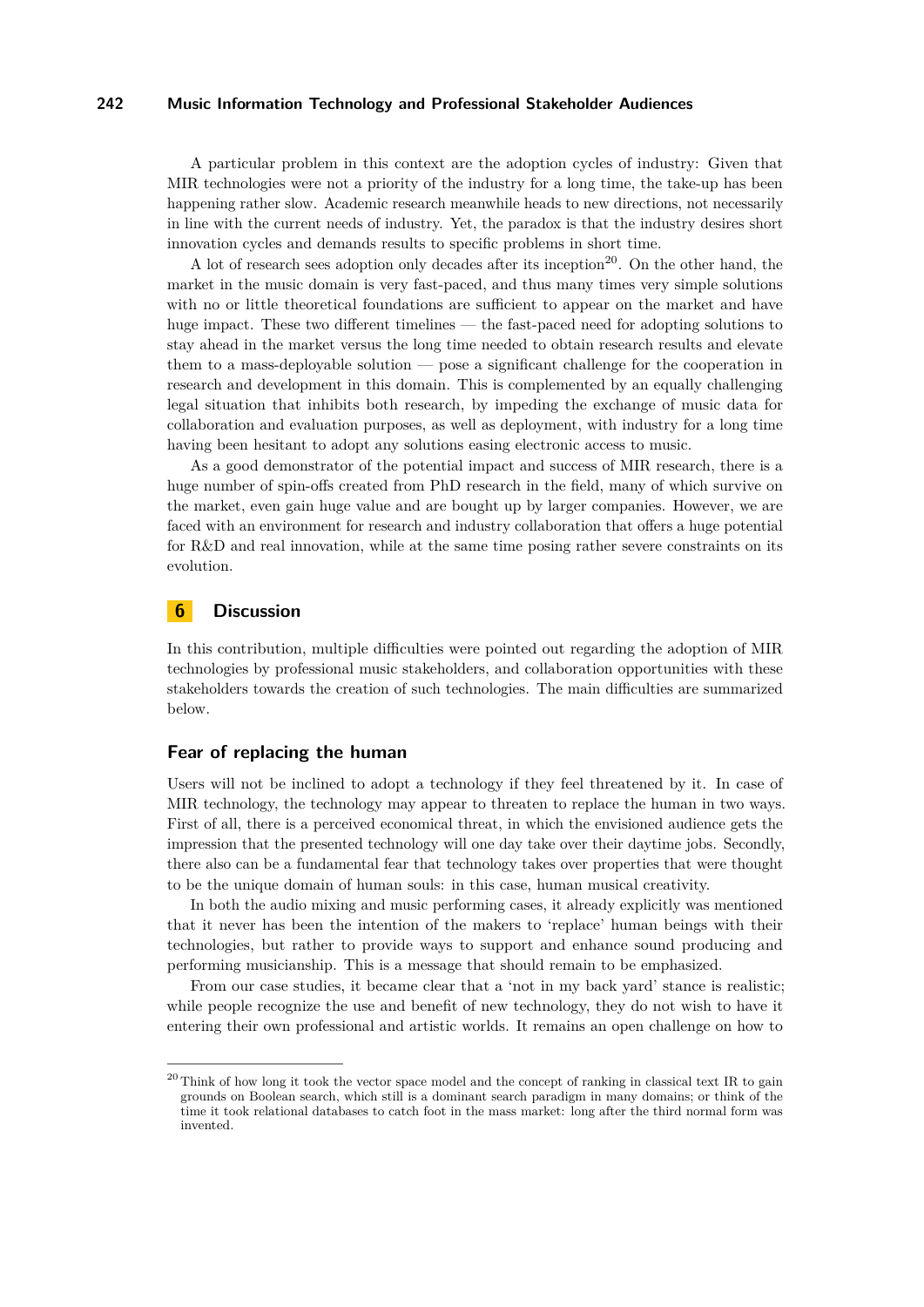solve this problem; successful demonstrations by authorative early adopters appear still to be the best way, although a lot of patience will be necessary for this.

## **Differing measures of success**

There may be mismatches regarding the notion of a successful system. While MIR inherited numeric success measures from the Information Retrieval field, measures such as Precision and Recall are often not convincing outside of these engineering communities.

In music performance applications, ease of use and a sense of naturalness in interaction will be a much more important factor. This did not just become clear for the *Music Plus One* system: in [\[6\]](#page-17-10), describing the creative use of real-time score following systems, similar notions are made. For the task of real-time score following in an artistic context, *speed* will be more critical than *note-level accuracy*. In addition, in a musical creative context, the concept of *time* goes beyond discrete short-time low-level event detection: models are needed for higher-level temporal features such as tempo and event duration, and besides discrete events (e.g. pitch onsets), continuous events (e.g. glissandi) in time exist too.

Care should be taken to identify the main goals of an intended user, since the user will be highly demanding regarding the capability of a new technology in reaching those goals. If expectations are not met, a system with new technology will be deemed immature and thus useless. For music performing and the creation of new music, as mentioned above, the rendering of an artistically convincing reaction to the user will be critical. In musicology, the concept of labeled 'truth' will be challenged. Even in industry, technology with high academic performance scores may not be useful if it does not fit the business model and does not allow for rapid monetization.

## **Need for considerable time investments**

Another important reason why MIR technology can face hesitance to be adopted has to do with the time required to achieve adoption. As was mentioned in the industry section, there is a strong mismatch between the deployment cycle timeline in industrial settings and the slower-paced academic research timeline, which has only become more delicate because of the late attention shift from industry towards digital music.

In addition, even cross-disciplinary collaboration needs considerable time investment to allow for serious and mutually equal cooperation between domains. Going back to the section on musicology, it takes time for musicologists to become familiar enough with tools and scholarly valid modes of discourse in information science and engineering – as it will take time for MIR scientists to become familiar with the scholarly valid modes of discourse and methodologies the other way around.

## **Wrong audiences?**

In some cases, there might be unexpected other audiences for envisioned MIR tools. While the music industry stakeholders purely focusing on sales may not be interested in novel MIR technologies (or due to legal issues, not be able to consider them), stakeholders that rather focus on discovery aspects do allow for innovative R&D. While mid-level content-based analysis and classification systems hardly are of interest to the practice of musicologists, they can prove to be useful for performing musicians who prepare to study a piece. Finally, the postmodern interests of present-day musicology, with increased interest in subjectivity and contextual aspects, open up perspectives for multi- and cross-modal MIR research directions and linked data.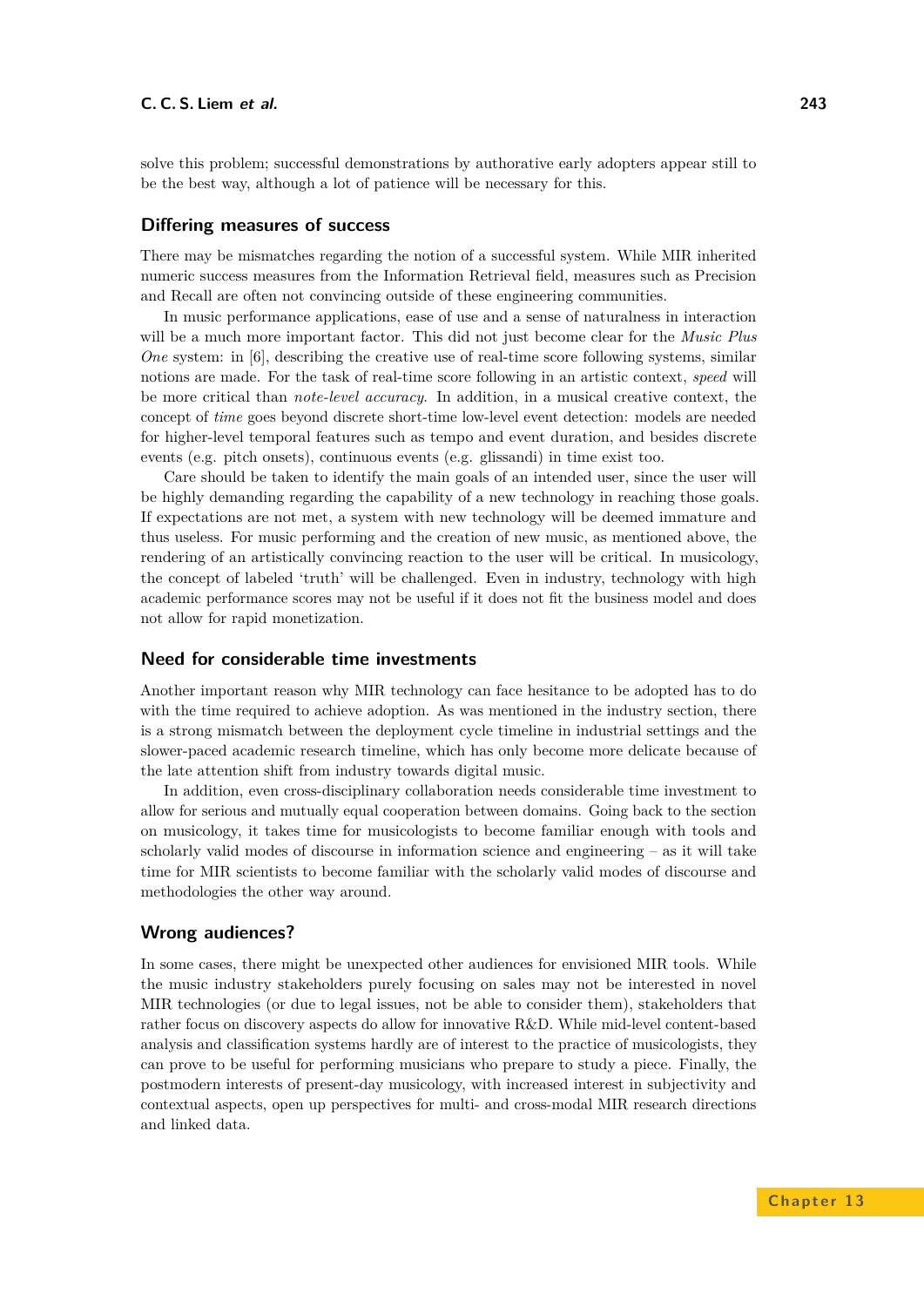A striking feature of the MIR community is that many of its researchers do not just show affinity with research and the development of techniques to process their data, but that they are strongly engaged with the actual content of the data too. Both in- and outside their research, many MIR researchers are passionate about music and music-making $2^1$ . For anyone working on new technology, but especially for people in this situation, it is important to be aware of realistic potential obstacles for the practical adoption of conceived technology.

Our contribution was meant to increase awareness on this topic and to give a warning to the enthusiastic MIR researcher. As we demonstrated, several reception and adoption issues are of fundamental nature and may be very difficult to overcome.

On the other hand, our contribution was certainly not meant as a discouragement. There are many promising (and possibly unexpected) MIR opportunities to be found, that can lead to successful and enhanced handling of music information. However, in order to achieve this, careful consideration of the suitable presentation and mindset given the intended user audience, as well as investment in understanding the involved communities, will be essential.

#### **References**

- <span id="page-17-8"></span>**1** Jakob Abesser, Olivier Lartillot, Christian Dittmar, Tuomas Eerola, and Gerald Schuller. Modeling musical attributes to characterize ensemble recordings using rhythmic audio features. In *Proceedings of the 2011 IEEE International Conference on Acoustics, Speech and Signal Processing (ICASSP)*, May 2011.
- <span id="page-17-5"></span>**2** Mathieu Barthet and Simon Dixon. Ethnographic Observations of Musicologists at the British Library: Implications for Music Information Retrieval. In *Proceedings of the 12th Conference of the International Society for Music Information Retrieval (ISMIR 2011)*, Miami, USA, 2011.
- <span id="page-17-6"></span>**3** John Bradley. No Job for Techies: Technical contributions to research in the Digital Humanities. In *Digital Humanities*, University of Maryland, July 2009.
- <span id="page-17-3"></span>**4** Christine D. Brown. Straddling the humanities and social sciences: The research process of music scholars. *Library & Information Science Research*, 24(1):73–94, 2002.
- <span id="page-17-9"></span>**5** Oscar Celma. *Music Recommendation and Discovery: The Long Tail, Long Fail, and Long Play in the Digital Music Space*. Springer, 2010.
- <span id="page-17-10"></span>**6** Arshia Cont. On the Creative Use of Score Following and Its Impact on Research. In *Proc. of the 8th Sound and Music Computing Conf. (SMC 2011)*, Padova, Italy, July 2011.
- <span id="page-17-0"></span>**7** Nicholas Cook. *Music — A Very Short Introduction*. Oxford University Press, New York, USA, 1998.
- <span id="page-17-1"></span>**8** Nicholas Cook. The Compleat Musicologist. In *Proceedings of the 6th International Conference on Music Information Retrieval (ISMIR 2005)*, London, UK, 2005.
- <span id="page-17-7"></span>**9** Nicholas Cook. Performance Analysis and Chopin's Mazurkas. *Musicae Scientiae*, 11(2), Fall 2007.
- <span id="page-17-4"></span>**10** Sally Jo Cunningham, Nina Reeves, and Matthew Britland. An Ethnographic Study of Music Information Seeking: Implications for the Design of a Music Digital Library. In *Proceedings of the 3rd ACM/IEEE-CS Joint Conference on Digital Libraries (JCDL 2003)*, Houston, Texas, 2003.
- <span id="page-17-2"></span>**11** J. Stephen Downie. Whither MIR Research: Thoughts about the Future. In *Proceedings of the 2nd International Symposium on Music Information Retrieval (ISMIR 2001)*, Bloomington, USA, 2001.

<sup>&</sup>lt;sup>21</sup> One could wonder if a similarly strong data engagement would e.g. hold for Information Retrieval academics and literature!